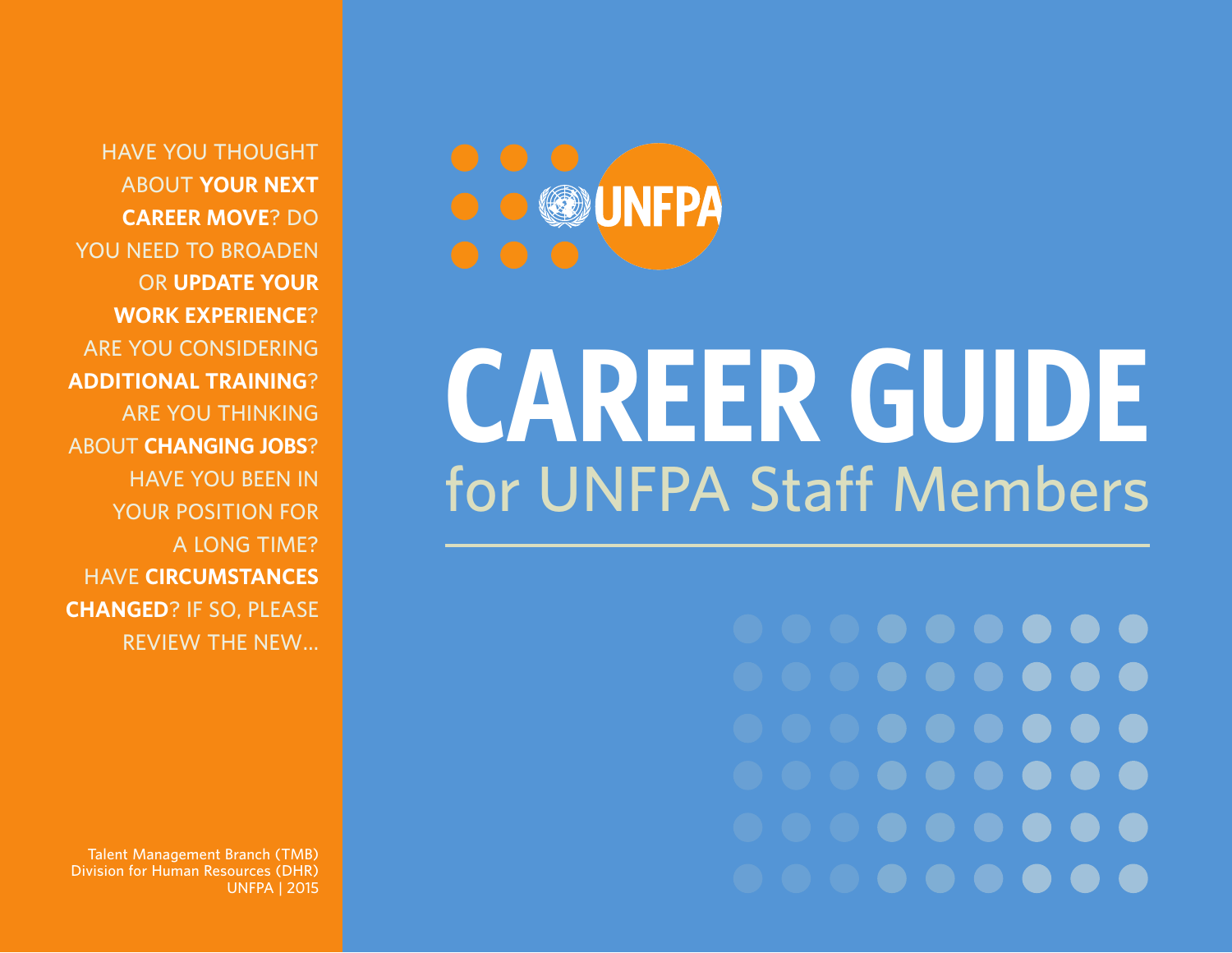Project Manager: Jenny Pilling Content Expert: Nina Segal Graphic Designer: Jennifer Kakaletris Project Team: Annie Yang and Borui Xiaoyang

Much of this is original and reflects specific information useful to UNFPA staff members, but the outline and some of the content has been adapted from work done by our agency colleagues. Thus, UNFPA would like to thank UNESCO, in particular, along with the United Nations Department of Peacekeeping Operation's (DPKO) Department of Field Support (DFS) and the United Nations Office of Human Resources Management (OHRM) for sharing so generously their career materials.

This document is the property of UNFPA and is intended for use only by UNFPA staff and only within the office. Although the information is not confidential, some of the content may be proprietary or privileged and must not be disclosed, distributed or copied it by any means – electronic, mechanical, photocopying, recording or otherwise – to any third party without the prior written permission of UNFPA.

Copyright © UNFPA, New York – 2015 Division for Human Resources All rights reserved

Opportur at UNFPA **6**

#### **1. Know You**

**Self Asse** 

**Profession** 

### **PART II: CAREER MANAGEMENT TOOLKIT 19**

Skills and

**Work Val** 

Compete

Addressin

**Reputatio** 

UNFPA P feedback

#### **2. Manager Staff Caree**

The Critic Manager,

**Mentorin** 

### **3. Career P**

What is a Kinds of

Strategies

| 1. Professional Networking and                    |    |
|---------------------------------------------------|----|
| the Job Search 2008 19                            |    |
|                                                   |    |
|                                                   |    |
|                                                   |    |
|                                                   |    |
|                                                   |    |
| Staying on Track with your Job Search21           |    |
| 2. Writing your CV and your Cover Letter23        |    |
|                                                   |    |
|                                                   |    |
| Making a First Impression 23                      |    |
| Tips for Written Applications 24                  |    |
| Specific Tips for UNFPA Staff Members27           |    |
|                                                   |    |
|                                                   |    |
|                                                   |    |
|                                                   |    |
|                                                   |    |
|                                                   |    |
| Competency-based Interviews 31                    |    |
| Other Interview Types and                         |    |
| Phone, Skype and<br>Videoconference Interviews 33 |    |
| <b>Screening and Technology</b>                   | 34 |
|                                                   |    |

# **CONTENTS**

Note to readers: If reading online, press "control" and drag and right click the cursor over the chapter, heading or appendix in question to be hyperlinked directly to

| J.                                                                 |  |
|--------------------------------------------------------------------|--|
| <b>RODUCTION TO</b>                                                |  |
|                                                                    |  |
| g as One/UN Reform 3                                               |  |
|                                                                    |  |
| of Career Development4                                             |  |
| nities for Career Development                                      |  |
|                                                                    |  |
| urself and Find Your Direction10                                   |  |
|                                                                    |  |
| nal Accomplishments10                                              |  |
| Abilities, Working Style11                                         |  |
| lues                                                               |  |
| ncies and Career Development11                                     |  |
| ng Development Gaps12                                              |  |
| on Management12                                                    |  |
| AD - an opportunity to obtain<br>from supervisors and colleagues12 |  |
| r's Role in<br>er Development14                                    |  |
| cal Role of the                                                    |  |
|                                                                    |  |
|                                                                    |  |
| a Career Plateau?17                                                |  |
|                                                                    |  |
| s and Avoidance 18                                                 |  |

the text.

### **FOREWORD 1**

#### **PART I: INTI CAREER DE**

Delivering

Boundary

Overview

| 90-Second Introduction                                                 | 34 |
|------------------------------------------------------------------------|----|
| <b>Frequently Asked Interview Questions</b><br>and Suggested Responses | 35 |
| Ending the Interview and Debriefing                                    | 38 |
|                                                                        | 39 |
|                                                                        | 39 |
| Declining a Job Offer                                                  | 39 |
| Not Getting an Offer                                                   | 39 |
|                                                                        | 39 |
|                                                                        | 40 |
| Job Loss/Abolished Posts/                                              |    |
|                                                                        |    |
|                                                                        |    |
|                                                                        |    |

| <b>PART III: APPENDICES</b>                                            | 43 |
|------------------------------------------------------------------------|----|
| Appendix 1: Self Assessment -<br>Professional Accomplishments 43       |    |
| Appendix 2: Self Assessment -                                          | 44 |
| Appendix 3: Self Assessment -<br>Working Style & Personal Attributes48 |    |
| Appendix 4: Self Assessment -                                          |    |
| Appendix 5: Curriculum Vitae                                           | 50 |
| Appendix 6: Tips for Written Application 52                            |    |
| Appendix 7: Action Verbs                                               | 53 |
| Appendix 8: Questions to<br>Ask the Interviewer                        | 54 |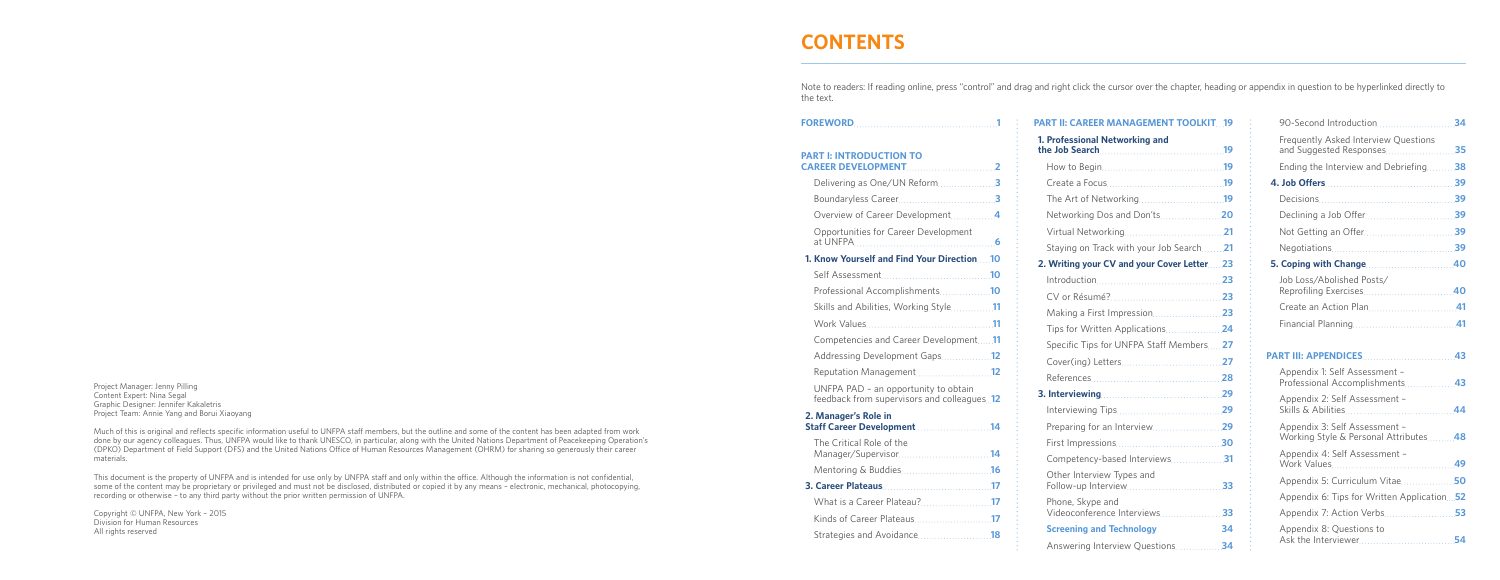Dear Colleagues,

I invite you to explore the new UNFPA Career Guide, created specifically for UNFPA staff and managers. This Guide contains information, tips, and resources to help you think through a wide range of career management and career development topics. This publication is part of UNFPA's Human Resources Strategy to nurture and retain our talent.

The Career Guide also contains reflections from several UNFPA staff members, who generously provided their insights on career tools or strategies that proved useful for them, individually. I would like to express my appreciation for their candor, and time, as they shared their stories.

As you may be aware, I have devoted the majority of my career to helping several UN organizations better recruit, retain, develop and manage their talent, and put coherent systems in place to support a skilled global workforce. What some of you may not know is my longstanding passion for helping individuals think through their career options in these complex and often changing organizations. As such, I speak regularly with staff members at all levels about their choices, strategies, and what drives them to do the work that they do. Through my experience, I have developed a holistic career model, which is shared on page 4; it encompasses the factors that I believe are critical to consider when checking the health of one's career. I hope you will take a moment to study it, and I welcome any feedback that you might provide about its usefulness.

The UN system is unique in the way careers can unfold and progress. That said, it is still subject to many of the same pressures that other public and private organizations face – financial, political, and macroeconomic, while trying to be "leaner" and do more with less, and manage a very diverse workforce. As UNFPA looks toward the future, particularly taking into account the 2030 Sustainable Development Goal (SDG) development paradigm, there are a number of trends that are affecting whom we recruit and select as leaders. Several of them are mentioned at the beginning of this Guide, but each new emergency, economic crisis, or political decision has the power to create the need for a different skill set; this provides both career challenges and career opportunities for those of us working in the multilateral sector and it is incumbent upon us to stay "ahead of the curve" when it comes to managing our own careers.

Finally, this Guide is a work in progress. It will be revisited in the future, and amended, to reflect some of the changes described above that are sure to continue to transform the work that we do – and, as a result, the talent that is needed. UNFPA would also like to hear from you, our staff, and gather additional stories about things that have helped you along the way. Feel free to contact me, or any member of the Talent Management Team, if you'd like to share yours.

Wishing you all the best,

Michael Emery

Director, Human Resources

# **FOREWORD**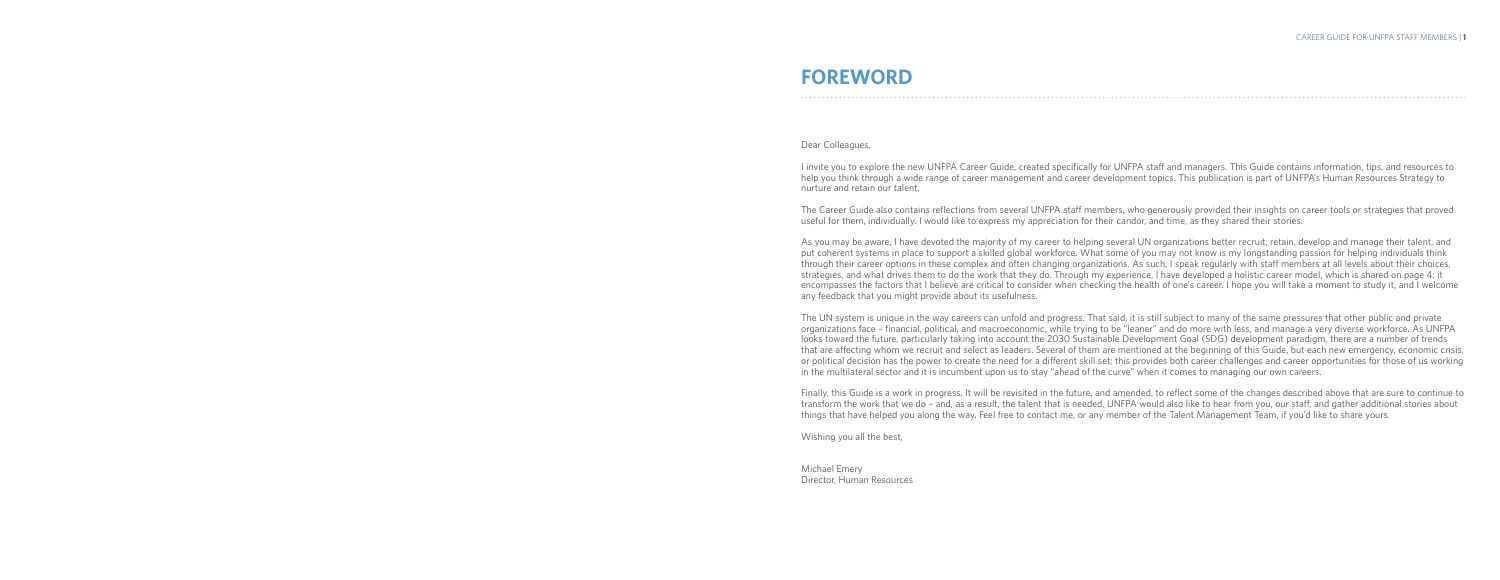# **BOUNDARYLESS CAREER**

The concept of a boundaryless career arose in start-up organizations and those in emerging technologies, which tend to be "weak" environments where the employment situation is ambiguous, of limited duration and under-resourced. It resembles the environment in many international organizations, NGOs (project-based work, elections and humanitarian, in particular), and peacekeeping, where contracts are often short-term, mandates are defined for a set period, which may – or may not – be extended, and where the financing of posts is subject to short-term funding committed by Member States or other donors. Similar trends have taken place in the private sector after years of outsourcing, reorganization, re-engineering and other types of organizational reforms.

- Reliance on skills, knowledge and reputation rather than formal position or years of service to **provide reference points for the career.**
- ● **Self-generated career plans reinforced through professional and social networks.**

The following characteristics describe boundary-less careers:

- 
- 
- 
- Future goals planned around the redefinition of career interests.
- Continuous learning through on-the-job training, formal education and networked relationships.

# **DELIVERING AS ONE/UN REFORM**

Current objectives are to "deliver as one" (DaO) and increase coherence among actors in the UN Common System (and even beyond). On the human resources front, changes that can be

- Efforts to speed up and improve recruitment and selection in order to have the right staff in **the right place at the right time;**
- More cohesiveness and harmonization of HR policies and processes;
- More knowledge sharing, better networks and the promotion of communities of practice;
- Increased emphasis on humanitarian action; and
- More emphasis on rotation and time spent in the field.

expected include:

- 
- An emphasis on results-based management/budgeting and team-based approaches; • Enhanced staff well-being; work/life initiatives;
- 
- 
- 
- 
- 

- **Responsibility is on the individual to be the primary driver in managing his/her career; and the**
- **Organization should enable learning and develop structures and tools to match the individual's experience and competencies with organizational strategy and goals.**
- Reprofiling of certain jobs due to changing priorities or organizational **and donor mandates**
- The phasing out of certain mandated responsibilities and resulting job **loss (e.g., outsourcing)**
- ● **UN Reform/Post 2015 agenda**
- ● **Funding cuts**
- The development of new funding streams that make older occupational **areas obsolete**

With the emergence of the United Nations Sustainable Development Goals (SDGs), there is a need, for the UN, in general, and UNFPA, in particular, to accommodate and maximize the potential contributions of an increasingly diverse workforce, including large numbers of national staff and complementary personnel, with different needs and expectations by providing a more flexible workplace and innovative ways to deliver work.

Please click here for more information about the UN Development System's fitness for purpose to respond to the Post-2015 Development Agenda: **http://sd.iisd.org/news/un-high-level-officialsdiscuss-un-fit-for-purpose/**

Organizations in most sectors – including the UN – now place the burden on individuals to define their own paths in the wider work environment. Traditional, onwards-and-upwards, seniority-based, secure careers have become nearly extinct. As such, individuals should learn the mechanics of the boundary-less career. As a result, the

while certain changes may increase opportunities for other staff categories (such as service contract holders).

UNFPA hopes to support its staff members by selecting the best professional development opportunities to support the learning requirements of its changing occupations/professions. But, it is also your job to embrace a proactive approach to your own learning and development, and career management.

A number of factors, noted below, mean that UNFPA's (and/or other UN agencies') job requirements evolve over the years.

However, at the same time, individuals who currently are not employed with UNFPA may obtain jobs in the future. Workforce trends show that UNFPA is experiencing its own internal demographic challenges and changes. For example, the recent emphasis on resource mobilization, partnership development, policy upstreaming, and strengthening of healthcare systems are now part of UNFPA's organizational core mandate. Professionals with these skills are actively being sought. It is likely that in another 20 years, the staffing table will continue to evolve and will look very different than it does today.

Additionally, UNFPA, like many international organizations, anticipates some significant impact in turnover rate due to a larger number of impending retirements. In sum, the world of work continues to evolve and change rapidly due to a variety of pressures, and UNFPA is no exception.



# **PART l: INTRODUCTION TO CAREER DEVELOPMENT**

Staff members join UNFPA for a variety of reasons. Some have a lifelong ambition to serve the United Nations, and in particular, a specialized agency such as UNFPA that focuses on achieving universal access to sexual and reproductive health, realizing productive rights, and reducing maternal mortality, and to accelerate progress on the International Conference on Population and Development (ICDP) agenda, and have prepared accordingly. Others have a specialized focus in an area like administration, communications, or IT, and are drawn more broadly to the mission that the UN and its agencies represent.

Employment, which used to be quite secure in the UN System – and still is, comparably, to many other sectors – is now vulnerable to change. Organizational or programme priorities – and even entire structures – have seen rapid change and/or re-alignment. Resources have been cut or allocated differently. Individuals and organizations are required to do more with less. It requires a great deal of energy to keep up with work in a changing environment, which can make it difficult to focus on your career and professional development.

Recent and ongoing internal changes at UNFPA reflect major changes in the world of work, where career models have evolved from a paternalistic system (spending your entire career with one company/organization) to a much more fluid – and somewhat harsher – reality. Member states are demanding better value for their money, more responsiveness, and more efficient, dynamic organizations. (See the "**Open Working Group proposal for Sustainable Development Goals**" for more details). One of the effects of this change is often less stability and job security for (e.g., fixed-term and other) staff members,

> **"My most valuable lesson thus far has been to never stop learning. After working 20+ years in the organization, one would think that I have seen and heard it all. But each day that I spend at different functions and at different postings, I've learned more about myself as a professional and about new ways of tackling challenges in my daily work; I learn from colleagues who bring new ideas each day to address the core strategic priorities of the organization; and, I learn from the leadership at UNFPA how as an organization we can continue to stay relevant in a changing development environment with shifting global priorities. In managing one's career, I would advise strongly against complacency and instead favor a continuous thirst for knowledge, self-growth and a willingness to push oneself beyond our comfort zones."** –CARLOS VALENCIA, INTERNATIONAL OPERATIONS MANAGER, MYANMAR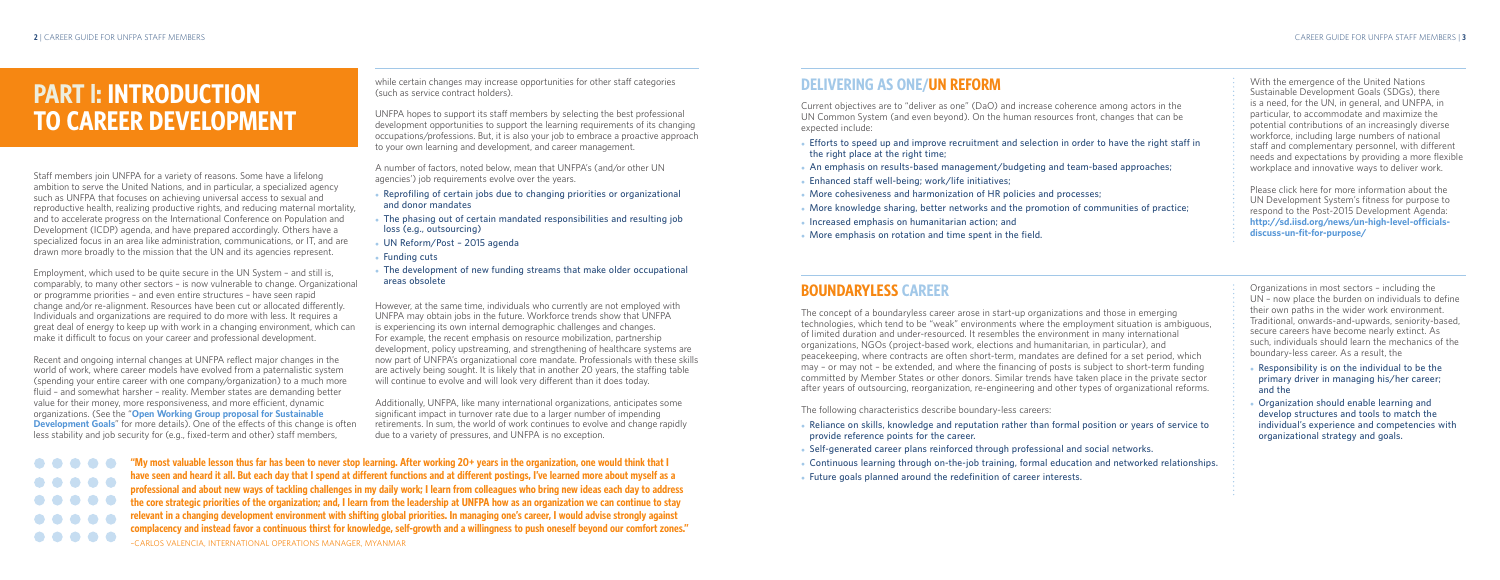much – if not more – than IQ. Consider how you deal with setbacks, conflict, and managing your performance, as well as the performance of others. Think about the empathy you exhibit, and the impact your words and actions have on the people around you. Many staff and managers are unknowingly derailed by a lack of self-awareness, or a distorted view of how others see you. This concept can be linked a bit with reputation, as it becomes obvious to others when someone exhibits a lot of EQ – or very little.



Momentum can be defined as the time, effort and energy you spend to build upon progress in career self-management. If you focus on networking, reputation management, investing in learning, you will get exponentially closer to your goals. If you are very passive, you won't have much momentum. Momentum is within your control. It is the difference between a crawl, a walk, a jog or a sprint, metaphorically speaking.



### **LUCK**

Luck, unlike momentum, is generally out of your control. Nobody can predict when the stars will align; the opportunity will present itself, or the job vacancy comes up at the time you are actually looking. However, individuals can create circumstances that maximize the chances of success when in a fortunate situation – if your paperwork is in order, your reputation stellar, your network strong, and you have built momentum – you are much likelier to be 'lucky' should an opportunity arise.

staff who feel undervalued or excluded. Managers who attend to job satisfiers and personal development aspects, and who manage hygiene factors often improve employee performance and improve workplace satisfaction.



Values can generally be defined as those things that are important to you when you go to work; what helps you get out of bed in the morning and be satisfied. Work values include things like work/life balance, creativity, autonomy, teamwork, being seen as an expert – all things that add meaning to your personal definition of gratification at work. Some values may remain constant throughout your life – some individuals consistently value teamwork, for example. Some values, on the other hand, will change; you may have an appetite for risk and adventure earlier in your career, while later in your career, you may value security and stability more than you did previously.

What are the qualifications that you bring to a job? Do you have the right academic background, mixture of work experiences, skills? Read vacancy announcements carefully and assess how your background matches the jobs you are most interested in, so that you might plan learning and stretch assignments to fill in any gaps.



### **OPPORTUNITY SCANS**

Opportunity scans involve a constant awareness of the changing work landscape, within UNFPA and beyond. If you are engaged in opportunity scans, you might ask yourself how your organization is growing and changing, where opportunities are growing and/or reducing, how the broader UN system is changing, and what skills and experiences might be required for the future.



 $\blacksquare$ 

**EQ** EQ refers to self-awareness, emotional intelligence, and your ability to selfregulate. It is a very important predictor of workplace success, often at least as

#### **REPUTATION MANAGEMENT**

It is important to explore how you are perceived by others, what your professional reputation looks like, both the good and what might need to be addressed. This is not easy to do, and will likely involve some candid conversations with trusted allies, mentors and managers.

#### **COMPETENCIES**

Competencies are a set of skills and attributes that define HOW you approach work; they can sometimes be defined as "soft skills," as they primarily involve abilities like negotiation, influencing, teamwork, managing performance, leadership, communication, creativity/innovation and the like. Technical expertise may be considered a competency as well. Generally, each UN organization has its own competency framework that defines the most important skills and abilities that each organization values.

### **JOB SATISFIERS**

Job satisfiers, sometimes called "motivators," are aspects of work or the workplace, which provide a sense of fulfilment or satisfaction. The nature of the work is important and affects perceptions of how much one appreciates what one does. Things that satisfy people in the workplace and make them happy include: the opportunity for personal development, achievement, recognition, promotion and responsibility. Dissatisfiers, also known as hygiene factors, influence job satisfaction and often are outside the control of the individual. Organizational policy and bureaucracy, unsuitable working conditions, poor compensation, or a lack of inclusion are factors that may result in

### **QUALIFICATIONS**

### **DOCUMENTS**

Beyond what you bring to a job or organization is how you communicate, or market, your credentials. Having your documents in order is critical; is your internal UNFPA application really reflective of what you do, the impact that you have had at each job, and what you achieved? It may make sense to spend time reviewing your documents if you have had difficulty securing interviews. Remember, while many in the organization may know you, each application is looked at and assessed for its professionalism, writing skills, and polish. It is also evident to a hiring manager how much time you have put into the preparation of an application; sending something generic or "flat" won't help you get through the multistep screening process that exists throughout the UN System.

### **NETWORKING**

How strong are your professional relationships? Have you spent time nurturing relationships with individuals within and outside of UNFPA? Are you actively seeking career advice from others?

# **OVERVIEW OF CAREER DEVELOPMENT**



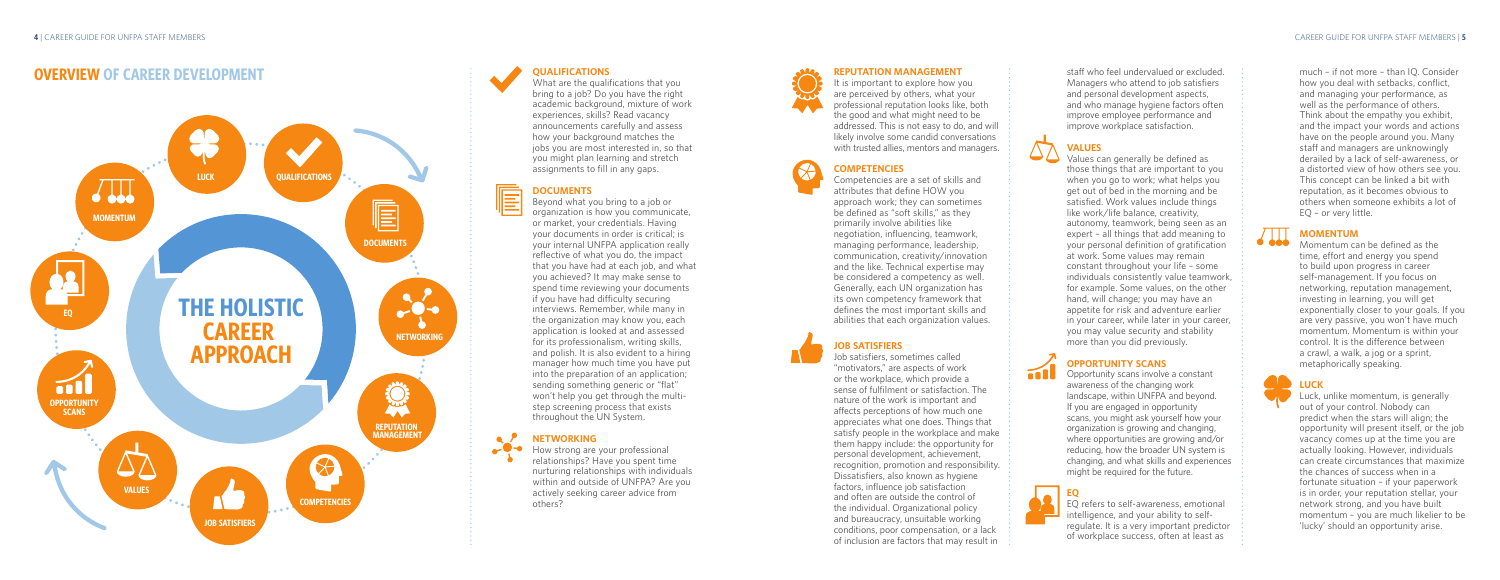After being assessed for one or more Leadership Pool job types, candidates will benefit from individualized career advice and tailored development opportunities to enhance their readiness to assume leadership posts.

When rotational post vacancies arise in a particular job type, applicants who are accepted into the pool for a particular job type will be contacted and invited to express their interest.

Members of the Leadership Pool are expected to serve in a variety of functions and locations, including crisis countries and non-family duty stations, so candidates who apply for the Pool should be ready to take up a post in these types of locations.

Once or twice a year, candidates will be invited to visit UNFPA's employment page and follow the instructions provided for completing the application through e-recruit. In the overall selection of candidates, the aim is to strike a balance between addressing the current organizational needs as well as focusing on gender balance, geographical representation, internal vs external, national to international, technical to managerial and general services to professional.

Those who do not make it into the assessment process in one round have other opportunities in the future to apply again. UNFPA staff can email any questions related to the leadership pool to **leadership.pool@unfpa.org**.

#### **STRETCH ASSIGNMENTS**

Stretch assignments are generally short-term projects or tasks that are given to staff members to build their current knowledge or skills level, to avoid career plateau, and to take on challenging projects in addition to their current responsibilities or as a new job. The purpose of stretch assignment is to "stretch" employees developmentally. A stretch assignment may or may not involve a change in duty station.

To find out more about stretch assignments, please talk to your manager or book a career counseling session. To research for available assignments, visit the UNFPA (and other) employment websites and search for temporary job postings and watch postings for detail assignments and consider networking to share your interest with relevant parties (e.g. DHR, Strategic HR Partner, staff/managers in your target area of interest).

**A A** stretch assignment is a great way to learn and grow on the job. I used to work in Civil Affairs in UN Peacekeeping - until I lost my job due **to a Mission downsizing (which was very hard). Fortunately, I had done a couple of ad hoc learning and HR projects as well as committee work on the administrative side of the mission. (And those referrals were the result of volunteering on the Staff Recreation Committee). Projects and committee work were useful in working across boundaries (different pillars, sections and professions) and interacting with upper management. This led to a temporary assignment to fill in on a new HR project – the e-PAS (PAD) rollout, until the mission hired the new HR person. Then the Training Chief left. Ultimately, it led to a stretch across disciplines (substantive to administrative), within the discipline of human resources (performance management, training and career development), and to higher-level responsibilities (managing a diverse team of 11). I like the example because it shows how networking, working across silos, and challenging developmental assignments complemented each other – and resulted not only in continued employment at a critical juncture – but long-term career change.**

### **UNFPA LEADERSHIP POOL**

The Leadership Pool, introduced in 2013, was created to strengthen UNFPA's succession management and ability to attract a diverse, mobile and flexible workforce and to complement the annual rotation exercise. It focuses on the roles of Representative, Deputy Representative and International Operations Manager, and is open to internal and external applicants.

Candidates applying for one or more of these job types compete to participate in a comprehensive assessment process (carried out by a specialist external provider), and, if successful, become a member of UNFPA's Leadership Pool – a pre-assessed group of candidates used as the source for filling future international rotational post vacancies within UNFPA.

-JENNY PILLING, PERFORMANCE AND CAREER DEVELOPMENT SPECIALIST, TALENT MANAGEMENT BRANCH, DHR

# **OPPORTUNITIES FOR CAREER DEVELOPMENT AT UNFPA**

### **JPOs AT UNFPA**

JPOs at UNFPA will benefit from this guide to help them think through their career goals, and how to market their experience whether applying for openings at UNFPA or exploring opportunities with other international development employers.

Additionally, JPOs, through a DHR initiative, are afforded career and staff wellbeing counseling during their assignment. These hours, at the discretion of each individual, can be used to consider career options, polish a resume or UN application, seek interview support, or create a job search plan. Discussion is kept confidential.

JPOs also benefit from the resources of the JPO Service Center: www.jposc.org. A portion of this website is dedicated to "Career Management."

For questions on how to best use this guide or any of the resources described above, contact UNFPA's JPO coordinator in DHR.



**As a former JPO, I realized that a JPO assignment can be a roller coaster ride and a process of transitions. A mentor once told me that, when making a career change, you can change three things: your field of work, the country of your assignment, and the company/organization. He recommended not changing more than two of the three factors at one time. For a JPO, it is often all three, which is a challenge. To manage the transition, it's important to draw on all support networks and resources available and to reach out to fellow JPOs (current and former) to learn from their experiences, as well as seek career counselling and coaching in times of doubt.**

**–STEPHANIE NGO, HR SPECIALIST AND JPO COORDINATOR, DHR**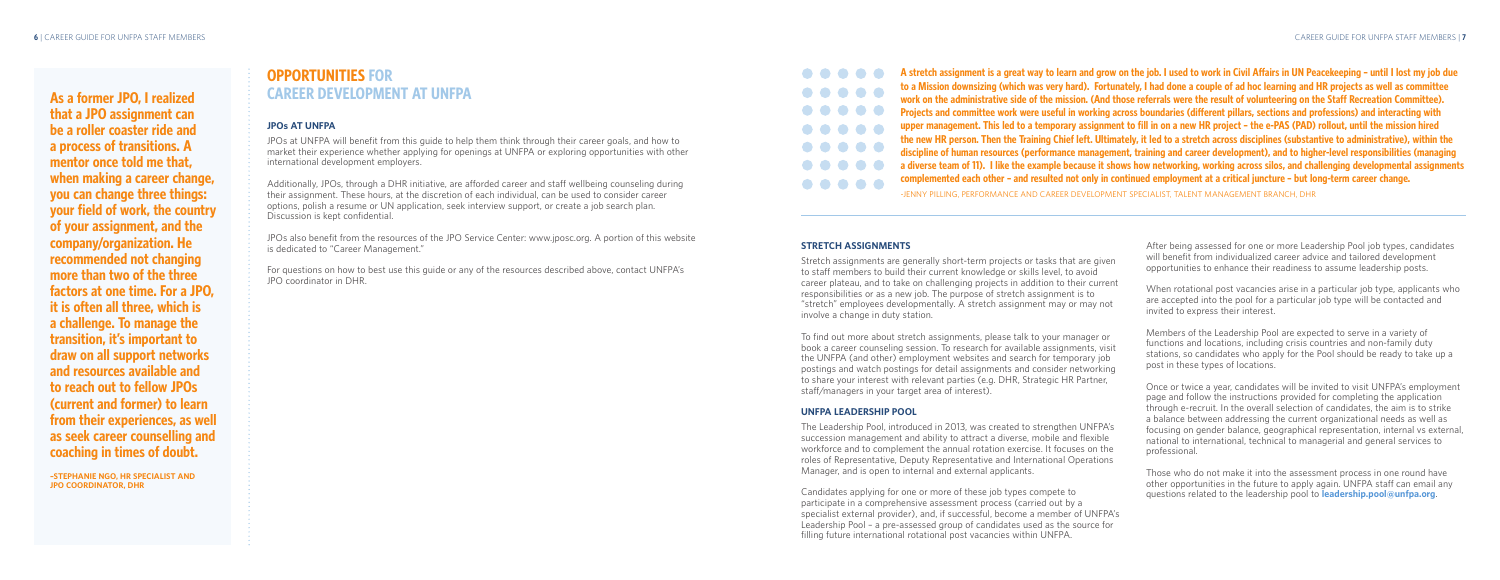Please read here for more information: **http://www.unfpa.org/sites/default/files/admin-resource/DHR\_Annex%20 I.%20Inter-Organization%20Agreement.pdf**

#### **DETAIL ASSIGNMENT**

Detail assignments are short-term, internal, usually ad hoc, assignments where a staff member temporarily relocates to another duty station, whether for a project, a "surge" (humanitarian, post-disaster or other emergency) or other temporary replacement (e.g. sick/maternity/paternity leave). In particular, cross fertilization among work units, e.g. between HQ and field-based offices, is encouraged. One staff member who recently completed a temporary assignment at HQ, noted:

**My experience on a three-month detail assignment at HQ has been very beneficial for the continuation of my career in UNFPA. It allowed me to better understand the needs and the realities of my organization, gave me a better understanding of the holistic and strategic priorities of UNFPA, and helped me appreciate even more the qualities and vision of the people who lead our institution. I worked in a country office and missed this global level vision, which is essential if one wants to move from a national to international professional position in UNFPA.**

**ICPD after 2014 and its articulation with the MDGs and the post-2015 agenda.**

### **TEMPORARY VACANCIES (TVAS)/TEMPORARY JOB OPENINGS**

Temporary assignments exist in most, if not all, UN agencies, for a variety of reasons. Sometimes a staff member is on medical/maternity/paternity/ personal leave, or special leave without pay, and his/her job needs to be temporarily filled. There may be a gap in hiring, and someone needed on a short-term basis to fill the position. And, sometimes there is a short-term, temporary project, which needs support for several months to one year.

Temporary vacancies (TVAs) or temporary job openings (TJOs) are generally advertised both internally via email and on UNFPA website (**http://www.unfpa.org/jobs**). They are an excellent way to gain new experience, develop a different skill, network with a different unit/division or country office, and thus grow your career.

**My detail assignment strengthened my capacity today to develop my country program more strategically. Upon my return to the CO, I felt at ease to successfully conduct advocacy at high level with government partners on the**  -CHEIKH MBENGUE, ASSISTANT REPRESENTATIVE, SENEGAL For more information about personnel policies and procedures of detail assignment, please read here: **http://www.unfpa.org/sites/default/files/ admin-resource/DHR\_Detail%20Assignment\_0.pdf For the past two years, I have been seconded to the UN's Peacebuilding Support Office, to work on youth and gender in peacebuilding policies and programmes. I cannot over-emphasize how great an experience it is to discover another part of the UN system, while still being attached to UNFPA and working to advance its mandate. The learning curve has been steep and the professional challenge exciting. This experience has opened new perspectives on how and why UNFPA's work matters and how to promote it with partners. I think I will have fresh viewpoints and ideas to offer to UNFPA when I return. If you have the opportunity to be seconded, jump on it!** CECILE MAZZACURATI, POLICY OFFICER, YOUTH & GENDER, PEACEBUILDING SUPPORT

### **SECONDMENT**

Secondment is the movement of a staff member from one organization to another for a fixed period, normally not exceeding two years, during which the staff member may either (1) be paid by and subject to the staff regulations and rules of the receiving organization, but will retain his or her rights of employment in the releasing organization or (2) stay on UNFPA's payroll with a lien against a position at UNFPA. The period of secondment may be extended for a further fixed period by agreement among all the parties concerned.

OFFICE (FORMERLY WITH THE HUMANITARIAN & FRAGILE CONTEXT BRANCH,

PROGRAMME DIVISION)

**Opportunities for learning and growth are sometimes presented when least expected. For me, it came in a nomination to serve on the Rebuttal Panel. Since I did not have an HR background, I had reservations, but I thought of the saying, "If you're comfortable where you are, then you are not growing." Serving on the Panel is challenging and can be tiring. It stretches you outside your comfort zone, since it calls for additional work, and because you realize that all parties are looking to this group to solve an issue that can have a significant impact on their careers. It's an opportunity, which carries a great responsibility.**

**I gained a wealth of knowledge on the work of UNFPA in country offices and the odds our colleagues face to deliver these services. I gained a new appreciation for the issues DHR is faced with and a tremendous respect for managers and supervisors, as well as the support staff they manage. Everyone has someone to report to, and we are all valuable and have a place in the organization. The value of serving with colleagues from diverse areas and levels cannot be overstated; on the Rebuttal Panel, you are focused on assistance and service to all levels of staff and this lends to an environment of knowledge sharing, respect and growth.**

**So my recommendation is, the next time you get an email inviting you to serve on any area that is unfamiliar… say, "Yes." Take a chance to stretch beyond your comfort zone and expect to learn, grow and be pleasantly surprised and make new friends in the process.** 

**- DEIDRE CHARLES-LUCAS, BUDGET ASSOCIATE, RESOURCE PLANNING & BUDGETING BRANCH**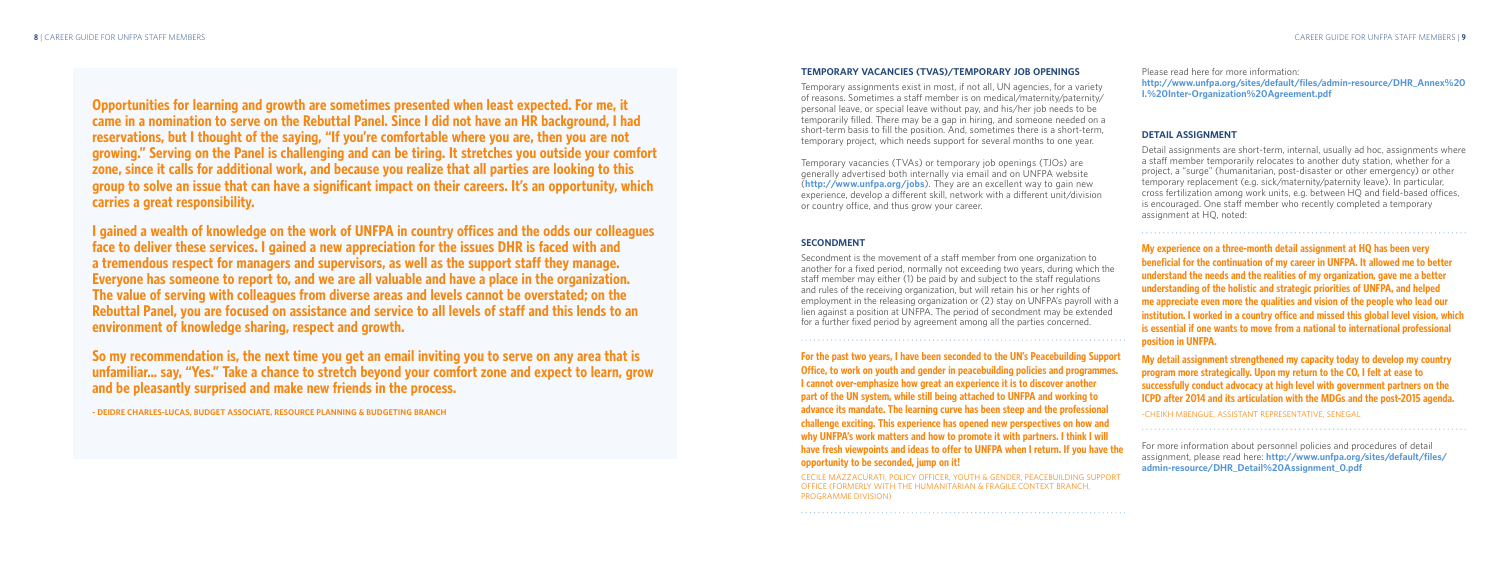# **COMPETENCIES AND CAREER DEVELOPMENT**

UNFPA's competency framework identifies the key values, behaviors, skills and attitudes required for the delivery in our mission and because of our evolving organization, this new framework supports a better alignment with UNFPA's mission and strategic direction.

The professional competencies define HOW we conduct ourselves in the organization. These competencies are required of all staff regardless of their level of responsibility. The core competencies are as follow:

- ● **Achieving results**
- ● **Being accountable**
- Developing and applying professional expertise/business acumen
- **Thinking analytically and strategically**
- Working in teams/managing ourselves and our relationships
- ● **Communicating for impact**

Since most organizations have developed their own competency frameworks – which all vary slightly – it is important to bear in mind that these competencies exist formally and impact, among other things, employment offers, interviewing and performance management systems. You can find **UNFPA's revised competency framework** in the **DHR Microsite**.

Work values are vital to success and satisfaction in your job and during your career. They are the intrinsic or extrinsic rewards that come with every job. They may not be listed in the job description, but you should think about them as carefully as you would job responsibilities, hours and salary.

> More information on competency-based interviewing can be found in the section on Interviewing.

# **SKILLS AND ABILITIES, WORKING STYLE**

In Appendix 2, you will find a list of skills and abilities arranged by type and another by functional area. Select those skills that you have acquired over time. Please note that this list is not all-inclusive, so you may wish to write in additional skills and abilities in the blanks provided.

You may have skills that apply to other occupational groups and work situations; these are called **transferable skills**. Identifying these may help you envisage job opportunities in occupational groups that you had not previously considered. Another set of skills, which are developed through your personality traits can also contribute to your career development. See Appendix 3.

# **WORK VALUES**

Examples of work values include: helping others, working autonomously, working in teams, being viewed as an expert and having stability. Please refer to Appendix 4 for a much more comprehensive list of work values, along with an exercise to help you clarify these as part of your self-assessment.

Rather than thinking about what you should want in a job, think about what you cannot live without in terms of your work values, and on what you may be willing to compromise. Be flexible and honest with yourself. Different jobs – and sectors – offer different rewards, so think about the best combination(s). The failure to acknowledge work values can result in lack/

loss of job satisfaction.

**What organizations/employers are looking for is something that sets you apart from the "competition." So instead of listing general themes and less-than-glowing accomplishments that don't have "punch," mention accomplishments that can be quantified; for example that you saved resources (time or money) or streamlined procedures. List promotions or awards received, special projects completed or certificates or licenses earned. From reading the accomplishments, the employer needs to be assured that, given the same conditions as all potential candidates, you can achieve great success.**



–DENNIA GAYLE, DEPUTY REPRESENTATIVE, ACCRA

### **EXAMPLES OF ACCOMPLISHMENTS**

- **1. Conceived and/or created a new programme, system, service, procedure or policy.**
- **2. Saw an opportunity for improvement, developed a plan and carried it through to successful completion.**
- **3. Supported implementation of a major initiative or programme**
- **4. Saved the organization time or money (or both).**
- **5. Improved a work process.**
- **6. Demonstrated capacity to work under pressure, handling heavy workloads with tight deadlines.**
- **7. Successfully handled an emergency situation or crisis.**
- **8. Took initiative to solve a(n overlooked) problem.**
- **9. Assumed additional responsibility (i.e., the work of a colleague when he/she was on mission; saw your portfolio expand).**
- **10. Developed a successful project in support of the Office/Branch work unit's mandate.**
- **11. Initiated, devised and carried through a complex plan or process.**

# **1. KNOW YOURSELF AND FIND YOUR DIRECTION**

## **SELF ASSESSMENT**

As noted earlier, the first step in initiating a job search or reviewing your professional development options, involves looking inward and a bit of self-discovery. A thorough self-assessment will help you identify the skills, strengths and competencies that you offer. Once identified, they should be featured in your curriculum vitae (CV) and/or other work history in order to provide potential employers with an indication of your capabilities to perform the required functions. This section will walk you through briefly a number of the elements of self assessment; Appendices 1 – 5 will allow you to dive a little deeper.

- **• CREATE YOUR OWN OPPORTUNITIES put yourself in a position for good things to happen to you.**
- **• BE POSITIVE AND FOCUS ON RESULTS those who get results get ahead.**
- **• EARN A REPUTATION for being dependable, committed and professional in everything you do.**
- **• SEEK OUT NEW EXPERIENCES AND SKILLS for continued learning and development.**

–MARK BRYAN SCHREINER, DEPUTY DIRECTOR, PACIFIC SRO

## **PROFESSIONAL ACCOMPLISHMENTS**

Accomplishments are **achievements that were valued by your previous employers** that **demonstrate your abilities**. Although teamwork is a critical skill, it is important to highlight your individual contribution to the work performed. Doing ordinary, expected tasks exceptionally well or working under pressure to meet tight deadlines are accomplishments and should not be overlooked.

Appendix 1, Self Assessment: Professional Accomplishments, is the first of a series of self assessments to help guide you through this somewhat challenging exercise. It involves listing professional accomplishments and analyzing why they were important.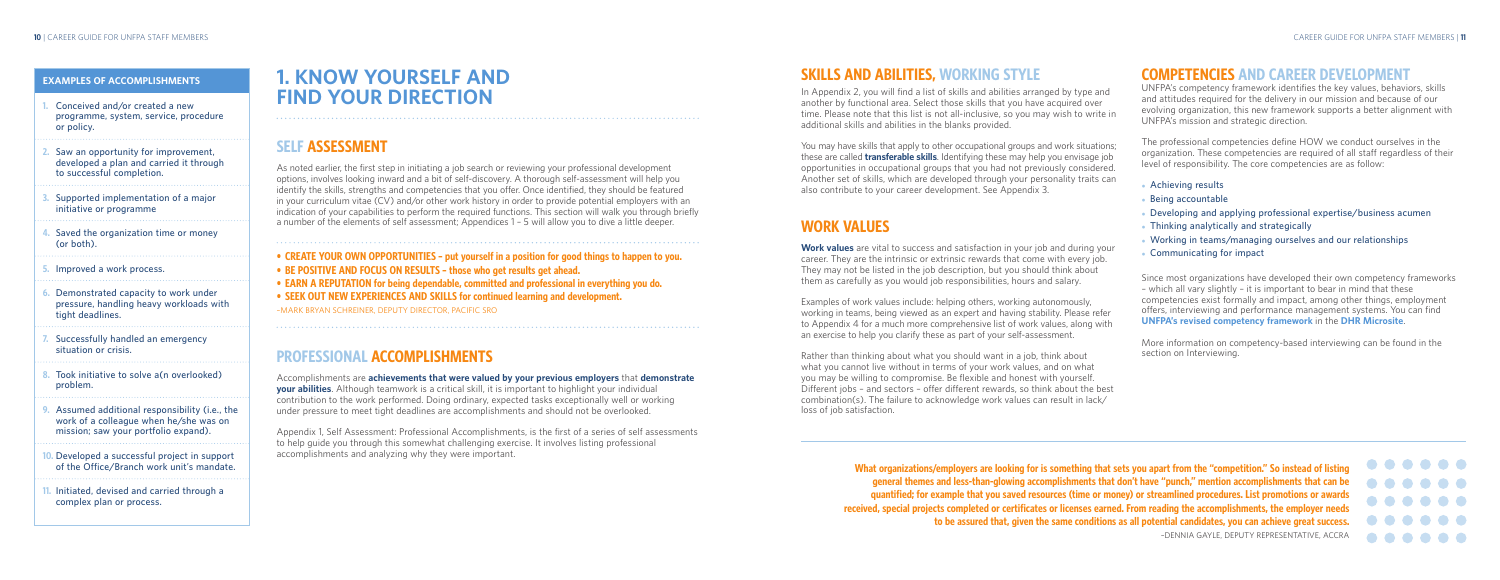#### **ADDITIONAL RESOURCES**

Building a Great Professional Reputation **http://money.usnews.com/money/blogs/outside-voices-careers/2013/09/11/ how-to-build-a-great-professional-reputation**

Making the UN "fit for purpose" for the new sustainable development agenda, John Hendra, UNSSC, Dec. 2014 **http://slideplayer.com/slide/3032696/** 

## **When I joined the Population Fund, I realized the importance of the analysis of demographic data to understand population dynamics in any society. I knew I needed to invest in myself. I was very fortunate that my supervisor at the time was a former Dean of the School of Demography. He was instrumental in supporting my studies while simultaneously working at UNFPA. I completed my Masters' Degree in Population Studies, for which I thank UNFPA for supporting me to achieve what I never thought I could do in my working life. I learned that managing your career requires personal commitment and how important it is to align your career goals to your**

**workplace.**

**-GRACIELA PUEBLA, SECURITY ASSOCIATE, OFFICE OF SECURITY COORDINATOR**

Descriptions of someone's reputation can range from negative to superlative, and may be formed based on repeated contact or through a single incident. Other people's assessment of your reputation may be accurate and fair – or not. Reputations can be damaged (by mistakes or accusations – false or otherwise), but they also can be repaired.

**Your reputation is key to managing your personal career development. Whether it be how you interact with other people directly or your online persona – how others perceive you will have an impact on your career.** -MARIA HADZIC, HR ANALYST, HQ

# **UNFPA PAD – AN OPPORTUNITY TO OBTAIN FEEDBACK FROM SUPERVISORS AND COLLEAGUES**

One way to get a sense of what others think of you is simply to ask, but this requires an open and honest relationship as well as confidence, tact and an awareness of cultural nuances. A more formal way of giving or obtaining this feedback that is used in a number of international organizations – and in the private sector – is through an assessment called a "360° evaluation," which is often part of management development programmes.

Through such a process, opinions, usually through a confidential, on-line survey, are sought from superiors, peers, subordinates, and self to provide an all-around view of the individual concerned – and then shared with that individual. A 360° feedback exercise can be incredibly valuable, but sometimes it is difficult to hear. However, if you are committed to your own professional development, such information is invaluable.

People who are overly focused on keeping the boss happy at the expense of relationships with their peers or subordinates – may not excel in a 360° feedback exercise. Although it is critical to keep the chain of command satisfied, good managers and staff members will always consider the impact of decisions and requests on their colleagues and team members.

# **ADDRESSING DEVELOPMENT GAPS**

Assuming you have done a skills assessment (see section above), you likely have identified "development (or skills) gaps" – areas for improvement. Examples include: new credentials you would like to pursue, such as a university degree or certification, skills/management training, practical experience in a new area, or language and computer skills.

As you prepare for your next move, you may wish to fill those gaps to become more competitive, either within UNFPA or with another employer. At UNFPA, as throughout the UN Common System, a commitment to learning and development is a highly valued competency that is important for staff at all levels. Demonstrating a willingness to learn, stay abreast of trends in your field and remain competitive in an ever-changing marketplace is often noted by hiring managers.

In performance reviews, it is an excellent idea to ask your manager's opinion about areas that he/she believes you should concentrate on developing. Ideally, your manager, as one of your "career coaches," will raise this with you, but if he/she doesn't, it is a valid topic for you to raise. You can do it in a formal review, or you can schedule a time to meet with your manager and describe how you could benefit from feedback about your performance. UNFPA Talent Management Branch can help to advise you on how to best broach this topic; you can also do a web search on "soliciting feedback."

# **REPUTATION MANAGEMENT**

Although "reputation management" is often discussed in the context of corporate communications or public relations, managing your reputation is an important – if often overlooked – aspect of your career that can have serious impact on your career path and job search. As part of the self-assessment process, it makes sense to do a bit of research and exploration into your professional reputation; how you are viewed by others in the workplace.

Reputation per se is somewhat intangible because it may vary, sometimes widely, for the same individual and it can change over time.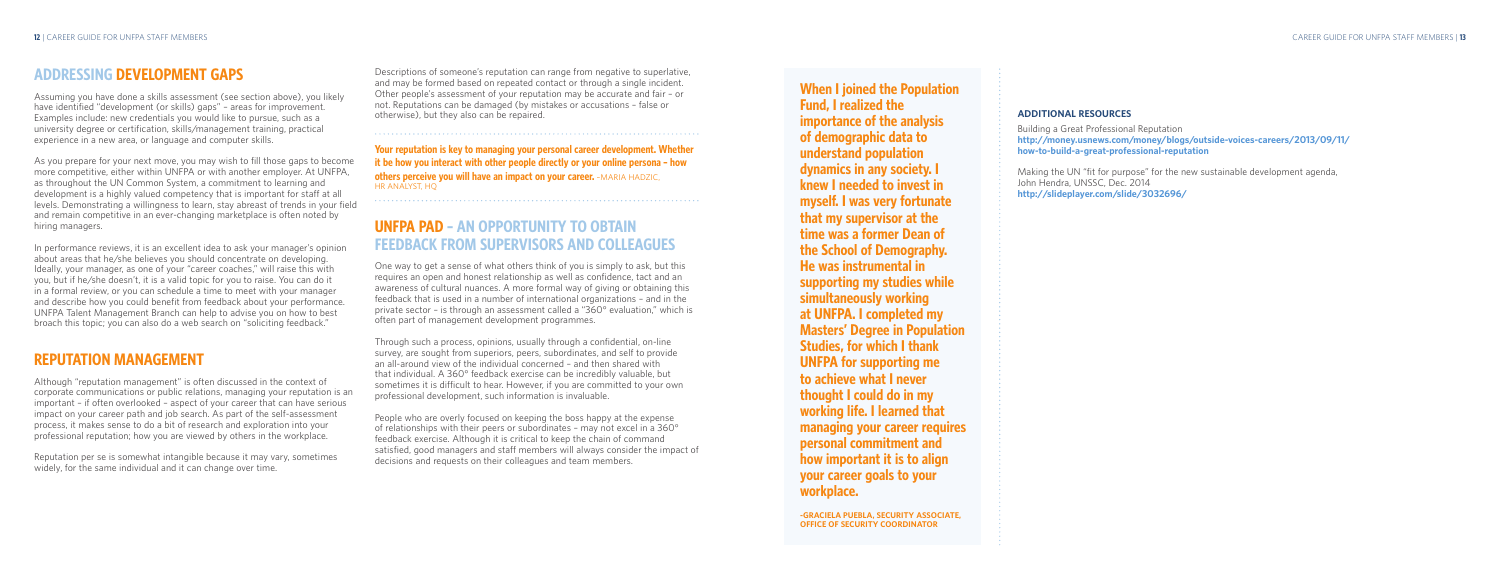| 1. How do you feel about your career at UNFPA to date?<br>Have you had challenging assignments?                                                                                                       |  |
|-------------------------------------------------------------------------------------------------------------------------------------------------------------------------------------------------------|--|
| What are some of the experiences you've had and how long have you<br>been in each assignment?                                                                                                         |  |
| 2. What career opportunities would you like to be considered for?<br>What is the highest level position you are striving for?                                                                         |  |
| 3. Why do you think this career aspiration is realistic?<br>What are some of the core competencies that you possess?<br>What are some of your achievements, experiences and work<br>life needs/goals? |  |
| 4. Which areas for improvement do you believe should be developed to<br>better qualify or prepare you for your desired career path?<br>List the skills and competencies you desire to improve.        |  |
| 5. What development experiences could be provided by the organization to<br>prepare you for your desired career path?                                                                                 |  |
| 6. What challenges/development opportunities could be provided to you in<br>your current assignment to further your development?                                                                      |  |
| 7. What is your geographic mobility?<br>Are you willing to relocate to realize your career ambitions?<br>Are there any limitations or time limits?                                                    |  |

**Staff Member: Supervisor: Date:**

# **CAREER INTERVIEW**

### **SOME BEST PRACTICES INCLUDE:**

| <b>MANAGERIAL AND SUPERVISORY BEST PRACTICES</b>                                                    |
|-----------------------------------------------------------------------------------------------------|
| Providing corrective feedback and quidance                                                          |
| Coaching and mentoring                                                                              |
| Analyzing the development needs of staff                                                            |
| Providing opportunities for job enrichment or "stretch" assignments                                 |
| Encouraging staff to take advantage of learning and training<br>opportunities                       |
| Completing all aspects of the performance appraisal cycle<br>conscientiously and in a timely manner |



**1. How d** 

**2. What** 

**3. Why do** 

**My time at headquarters gave me the chance to benefit from the coaching and highly effective mentoring of a senior manager, who really invested in giving advice for my career development. He helped me develop my network at HQ and enhance my technical**   $0 0 0 0 0 0$ **expertise. I received tips on how to develop my professional network, on work requirements and quality standards, how to prepare**   $\bullet\bullet\bullet\bullet\bullet\bullet$ **for interviews, etc. My time in HQ, paired with mentoring and interaction with colleagues, gave me a new perspective on what to do next. My mentor, through brainstorming meetings, feedback, email and Skype exchanges with colleagues in other regions, and my participation in key intergovernmental meetings at the UN Secretariat showed how the coaching of field colleagues in HQ can help their**   $000000$ **career development.**

-CHEIKH MBENGUE, ASSISTANT REPRESENTATIVE, SENEGAL

# **2. MANAGER'S ROLE IN STAFF CAREER DEVELOPMENT**

## **THE CRITICAL ROLE OF THE MANAGER/SUPERVISOR**

As a manager or supervisor, it is expected that you will support the career development of your staff members. In fact, most UN organizations have at least one competency that refers to a manager's ability to empower others. One aspect of empowering others is to help nurture each team member's career development.

On the next page, please find a questionnaire that will help you, as a manager, guide a career conversation with your staff. This can be an exercise to do, as well, for staff members; taking time to answer these questions before an impending career conversation can help you to focus your thoughts.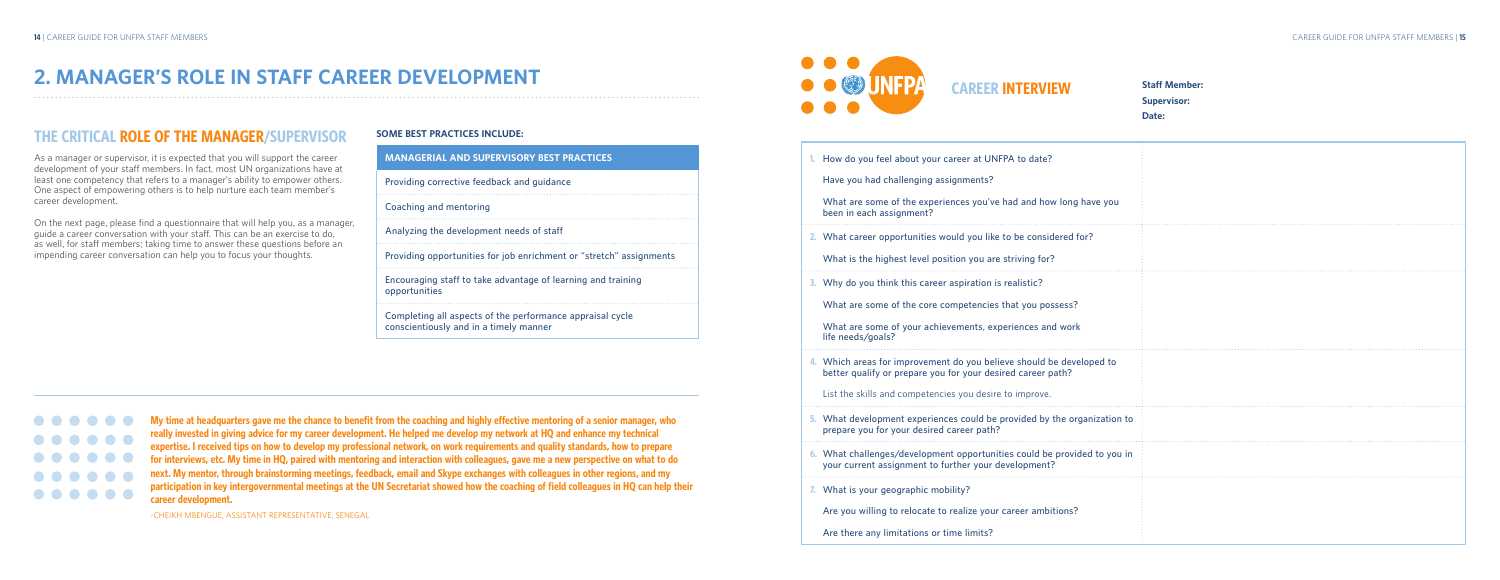# **KINDS OF CAREER PLATEAUS1**



# **3. CAREER PLATEAUS**

# **WHAT IS A CAREER PLATEAU?**

Career plateaus occur when:

- The likelihood of additional hierarchical promotion is remote
- A situation exists where there are few internal opportunities for **advancement, including the lack of availability of posts/vacancies in higher grades (either a small office or division)**
- A period in which an individual's learning rate levels off; a time of **perceived or actual professional stagnation**

Although often identified by loss of enthusiasm, boredom, frustration, or lack of commitment, plateaus also can be a valuable interval of rest that provides an opportunity to regain perspective and digest new ideas. It also can provide a unique opportunity to take on studies (pursue coursework, certification, or a degree), external (e.g. family or personal) commitments or projects – the kind of things that one simply wouldn't be able to take on during an intense work period, such as the first year on a new job.

#### **STRUCTURAL PLATEAU –**

**when you have progressed to a point where the organizational structure prevents you from moving up; non-availability of vacancies in higher grades. This happens in most organizations sooner or later. Individuals have little control over the forces that create structural plateaus.** 

**CONTENT PLATEAU – when you have mastered your job and there is no longer a sense of challenge; lack of sufficient desire to take on higher-level responsibilities or to transfer to another division, branch or office; or the lack of availability of such opportunities.**

#### **CONTRIBUTION PLATEAU –**

**when you have ceased growing and have limited learning that develops competencies and add value; the inability to discharge responsibilities in the higher grades; the inability to respond to changing situations or to keep up with technological changes. Individuals have significant control over the forces that create contribution-based plateau; if you let this happen, your value on the job market can decline rapidly.** 

#### **DAMAGED REPUTATION**

**PLATEAU – when critical behaviours or events put a temporary stall on your career progression. These may be self-inflicted or result from association with a particular office, programme, or organization, an individual or supervisor – or even false accusations – or possibly a combination thereof.** 

**LIFE PLATEAU – when your life, not just your job, feels predictable and monotonous, but you yearn for more and are frustrated by this; in many ways this is the most serious plateau. Although some people prefer routine work and stability over variety and change, life plateaus are more profound and go well beyond personal preferences.**

Many people experience the situation at some point during their career of becoming "stuck" with little or no ability to move – laterally or up the career ladder. This can happen for a variety of factors – fewer senior positions, lack of training/qualifications, change of office structure, or being "siloed."

Although this will vary according to individuals, job satisfaction tends to be higher when there is a learning curve and a sense of purpose. After a few years on a job, individuals know the work well and there may be a drop in job satisfaction. The information below aims to raise awareness and improve the understanding of career plateaus in order to assist staff and supervisors to better manage these professional challenges.

**I would say that the most valuable lessons I have learned so far are two, and not just one: Having a sense of direction while keeping focused on striving for excellence and having a learning attitude on your day to day; and ensuring that whatever principles we stand for as an organization are consistently applied in my interaction with colleagues and partners.**

**I came to learn about these two "pillars" through two mentors I met early in my career, in both cases they were my supervisors and provided close guidance for my professional development while being extremely demanding at the same time. Whenever I made a mistake, I received honest feedback and support to treat it as learning events that were cementing, progressively, my career progression.**

**-JAIME NADAL ROIG, REPRESENTATIVE FOR BRAZIL**



## **MENTORING & BUDDIES**

UNFPA has a Rafiki or Buddy Programme to help new staff get settled into their new jobs and duty stations. The Rafiki complements the role of the supervisor and DHR and often deals with more informal or social issues. This programme should be re-launched globally as part of the revised onboarding process in 2016.

**Mentoring** can be defined as a relationship between two individuals based on a mutual desire for support and development for one of those individuals. **Mentors** provide guidance, help interpret events, and give feedback and ideas to their **mentee** – i.e., the person being mentored – about professional next steps, challenging work situations and ideas for the future. They can be a great source of support.

You may find a mentor within UNFPA – or already have someone outside of the organization whom you consider a mentor. There are pros and cons to both. The advantage of having a mentor, or mentors, within your organization is that they can offer advice on navigating its politics – the "unspoken rules," so to speak, for success and advancement. They can also introduce you to people and widen your network. Having a mentor outside of your place of work can introduce you to broader contacts and trends in your field of interest and to an objective perspective that is not coloured by the same organizational culture.

The mentee plays an important role in the mentor/mentee relationship. As a mentee, you must come to the process being open to being coached or receiving feedback, and take responsibility for your own growth and development. It is the mentor's job to listen, offer advice and support – not to manage your career for you. You certainly should come to the relationship with an open mind and think of ways to thank or demonstrate appreciation for your mentor's time. You will want to use your mentor's time wisely. Think of topics on which you specifically would like advice or feedback, so that you can be clear with your mentor. It is important not to expect him or her to *solve* your problems. This may sound obvious, but mentors sometimes complain about poor (or no) follow-up from their mentees, so it is important to stay in touch, let your mentor know when you did follow his/her advice and share your successes.

#### **ADDITIONAL RESOURCES**

The Mentee's Role **http://www.mentoringgroup.com/html/articles/mentee\_41.htm**

See **page 21.**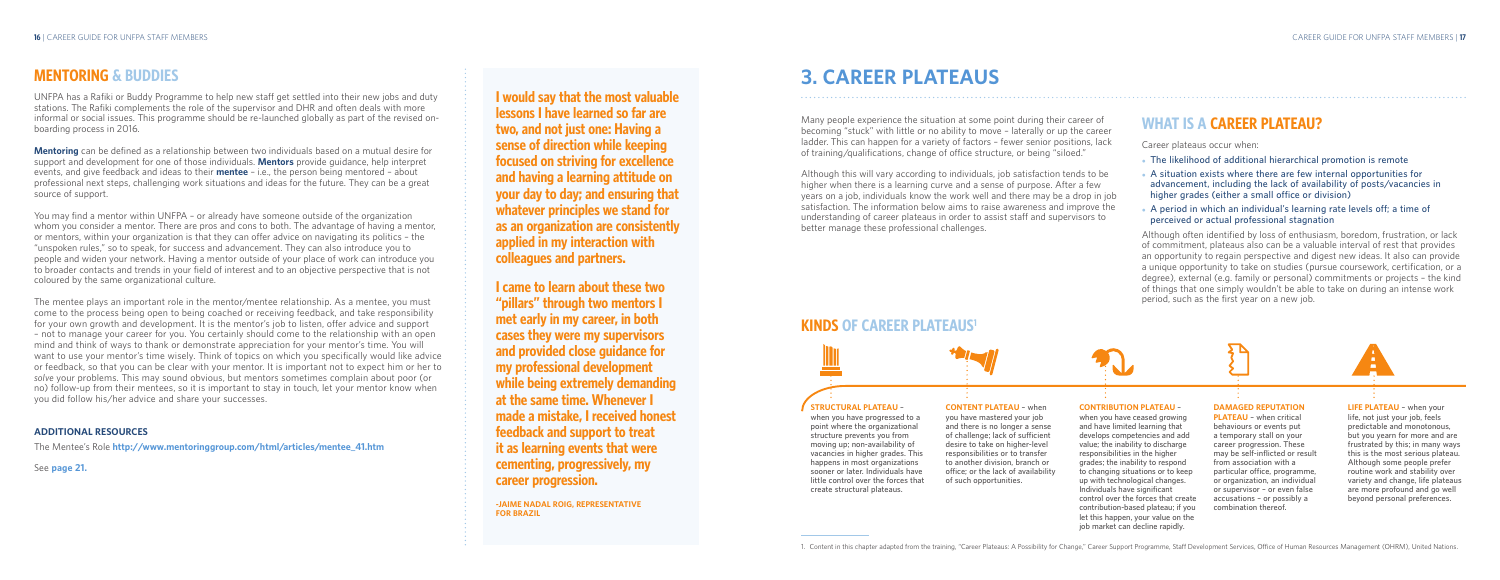For example, you may have international public health experience and human rights experience and be qualified to apply for positions in both areas, or in rights-based approaches to health systems development/delivery. Target your documents and tailor the language in them appropriately, depending on what you wish to apply for; this process also will enable you to update your CV or work history (e.g. e-recruit profile) with more focused, nuanced language.

Mass e-mailings are a waste of time and effort. Every day, UNFPA receives hundreds of applications, and while they are reviewed by DHR, managers will ignore those which are not a good fit or seem repetitive and generic. Since the odds are extremely low that you will find employment through any sort of mass application campaign, it is best to apply only to vacancy announcements for which you are truly interested and qualified.

# **THE ART OF NETWORKING**

More people find work – or at least learn about opportunities – through networking than all other methods combined. It is important to bear in mind that networking is an ongoing, two-way process, which should be sustained throughout your career – not just when searching for a job. Think about the network you have developed within UNFPA – how you use it to do your job, and who – you trust for advice, information, and partnership. This will help you conceptualize who is in your network.

Professional contacts could also include former managers and supervisors, partners, vendors, suppliers, course facilitators or people you met in training or meetings. You can also think about your personal network; who – you know socially, through family, friends and community affiliations.

- ● **Social networks (family and friends)**
- Professional networks (current/former colleagues, professional **societies and associations, including alumni associations)**
	-
- Responding to vacancies (VAs)

- 
- 
- ● **Social Media**
- **Initiating contact with new potential employers**
- 

Networking to get career advice or information can be difficult – particularly for introverts – and it is not without cultural implications. It helps to remember that your good work can only speak for itself if it is "heard" by someone. Let people you meet know on which projects you are working, especially if they are successful, so they can associate the work you have done with your name. This will help you develop a professional reputation for getting things done efficiently and effectively. Consult with someone in DHR if you'd like to talk more about how to network appropriately in the organization; there is also a lot written online about professional networking, and many YouTube videos on the topic.

Networking typically does get easier with practice. Like anything, some people are naturals and others will never enjoy it. Nonetheless, those who do it well and incorporate it into their world of work often benefit by having better job performance, more opportunities, and, ultimately, more satisfying careers.

# **PART II: CAREER MANAGEMENT TOOLKIT**

# **1. PROFESSIONAL NETWORKING AND THE JOB SEARCH**

# **HOW TO BEGIN**

Whatever your reason for starting, a job search usually involves a similar series of actions. However, in the event of involuntary job change (e.g. a post abolishment or rotation exercise), you should probably begin by doing some assessment, both internal (section 1) and one of your financial and personal situation, to consider all factors. You may then begin preparing for the job search *per se*, which can be broken down into a series of steps.

- **UNFPA's Learning Programme: Offers a robust, wide range of opportunities to learn on the job. Consult a DHR colleague to explore what might be an appropriate next step for you.**
- Applying for the UNFPA Leadership Pool: For mid- to senior-level staff, applying for, and **being accepted into the leadership pool provides opportunities for movement and sometimes advancement.**
- Consider a stretch assignment, short-term assignment, or a secondment.
- Speak with someone in the UN Medical Service to make sure that your frustration is really **focused on the professional level.**

After your self-assessment, you will need to begin to research potential opportunities and polish your presentation, both written and oral.

These are the most common mechanisms to find a job:

**Seek a career move:** A change within the organization or to a different organization (e.g. secondment); move sideways to find new excitement and challenge through new environments. (See the chapter on **Opportunities for Career Development at UNFPA** for more details).

# **CREATE A FOCUS**

Once you have identified what you can offer a prospective employer or hiring manager, the next step is to define your **work objective** – or, what do you want to do and where? You can have more than one work objective, but if you do, treat each one separately if you are targeting different types of jobs.

# **STRATEGIES AND AVOIDANCE**

Reaching a plateau can also be the result of certain behaviours that you may not be aware of, but have "crept up" into your style, perhaps as a result of the fact that you have stopped learning, are in a situation that is unsatisfying, or simply have not had a career move in a long time. It is important to be honest and ask yourself these admittedly difficult questions to see if you are struggling with any of the following:

- Has it been difficult to adapt to the changes currently occurring in your working environment?
- Has it been difficult to accept criticism?
- When did you last undertake a self-development activity?
- Does the idea of going to work leave you weary or have other negative connotations?
- Do you seem to experience conflicts regularly at work?

While these actions may not necessarily resolve plateau situations, they normally will increase overall levels of satisfaction.

### **HOW TO AVOID OR ESCAPE A CAREER PLATEAU**

There is no magic solution to avoiding career plateaus – they are a part of life and work. And, as noted above, sometimes being in a plateau can be a positive thing.

For example, if you are raising young children or taking care of an ailing or elderly relative, it may be good to have extra energy to focus on things outside of work. A plateau is okay – as long as it does not last for a very long time or does not "feel wrong" at the time. Too much time spent in a plateau can be both psychologically and professionally damaging.

Resources at UNFPA to help address career plateaus:

### **HOW TO COPE**

It may be helpful to:

**Restructure your view of success:** Explore ways to feel successful on the job apart from "moving up," e.g. lateral, or even downward moves, taking on new and/or different assignment(s) in an existing job (e.g. committee work) – or, indeed, no moves.

**Identify learning opportunities:** e.g., sabbatical, paid or unpaid time from work to develop a skill or earn a credential.

#### **Use your time to pursue other interests:**

Sometimes you can take advantage of a "flat" period in work to explore learning opportunities (training or credentials) or personal interests (family roles, hobbies or projects, for example) – things for which you simply do not have the time or energy for during a challenging period at work.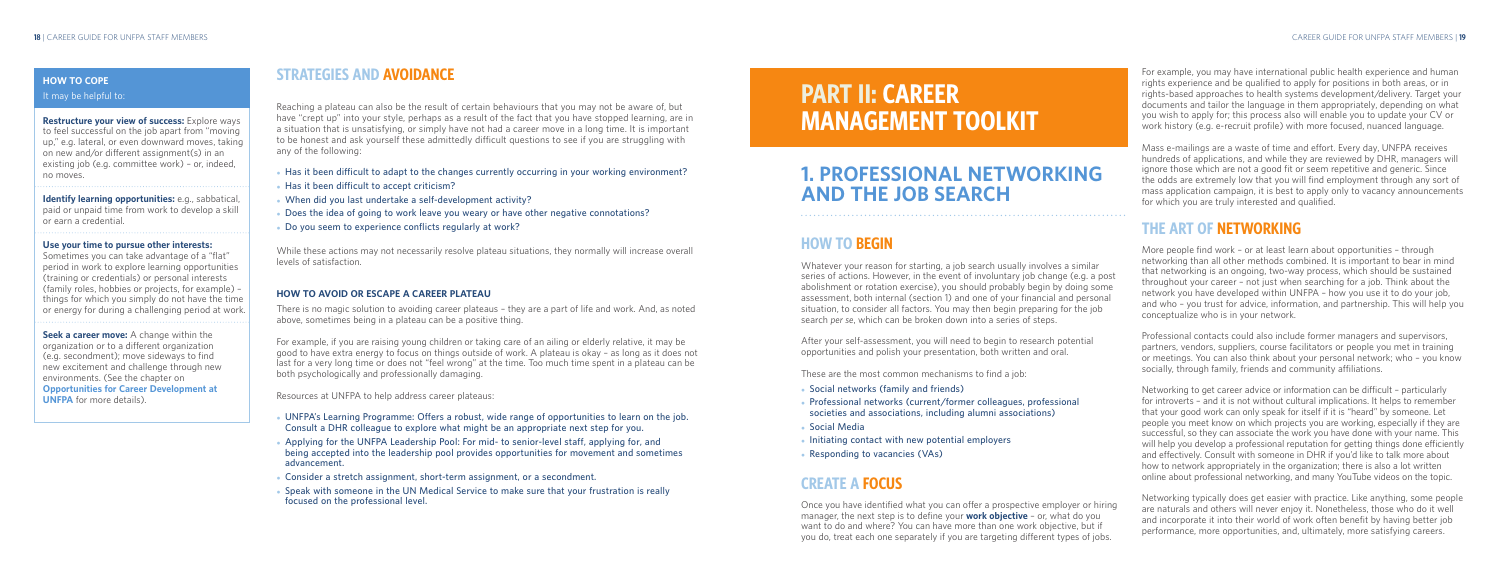# **STAYING ON TRACK WITH YOUR JOB SEARCH**

It takes time, effort, creativity, networking, perseverance – and a bit of luck to be selected for the right position.

Remember these few things, in particular:

- **1. When you reach out to someone on a site like LinkedIn, be sure to personalize your invitation, unless you know that person very well. In other words, avoid the, "I'd like to add you to my network on LinkedIn," message that automatically pops up, and add a short individualized note.**
- **2. Be careful with what you post on social media. Facebook, LinkedIn, and your name are likely to be "Googled" if you reach out to someone via these fora.**
- **3. Stay active! It is not just enough to create a LinkedIn or Twitter account. Use it, posting periodically, commenting on others posts. But, don't go overboard. Just like with personal networking, hearing from someone too frequently can be a "turn off" as well.**
- **4. Take a professional headshot for your profile(s). You can do this for free, but stay away from photos that are too recreational.**
- **5. Take time to create a holistic, thoughtful profile. Remember, this represents who you are to the outside, professional world. An incomplete, or sloppy, profile won't leave a good impression.**

- A poor match between your interests and the availability of suitable positions.
- You may not be short-listed for your targeted positions.
- Timeframes, i.e. the lack of positive results in spite of sustained efforts.
- Financial or other requirements may override your preferences/interests (e.g., you may wish **to leave a highly-stressful job but are unable to quit due to family obligations).**

#### **ADDITIONAL RESOURCES**

Five Strategies for Leveraging Your Online Social Networks **http://www.quintcareers.com/leveraging\_social\_networks.html**

The Mentee's Role **http://www.mentoringgroup.com/html/articles/mentee\_41.htm**

See **page 16**.

During the job search process, one may experience one of several challenges:

- **DON'T** "bother" people you do not know, or even those you do. Being aggressive and insensitive in your networking may cause more damage than not networking at all.
- **DON'T** ignore nuances, such as local protocols for respect, gift giving (not permitted in the UN System), timeframe, etc.
- **DON'T** "oversell" yourself. There is a fine line between confidence and overt self-promotion or even arrogance. [It can be helpful to do a "reality check" to make sure your sense of self aligns with others' view of your skills and abilities].

# **VIRTUAL NETWORKING**

Much networking these days takes place over social media. While nothing replaces a face-to-face meeting, the reality of international work means that it is often impossible to connect in person with many of the individuals with whom you'd like to speak. The advent of social networks like communities of practice for career and professional groups, blogs, and sites like Yammer, Twitter and, of course, LinkedIn, have, in important ways, changed the way people network.

- ◆ **IN ADVANCE BY PHONE:** Use your 90-Second Introduction<sup>2</sup> to set the context: How did you get their name/number? Enquire if this is a good time to call (if not, may you call back later?) Explain the reason for your call (spell out what type of information or advice you are seeking).
- **IN ADVANCE BY LETTER:** set the context: How did you get their name/number? Explain the reason for your letter; spell out what type of information or advice you are seeking.

That said, not everyone uses them wisely. There are many articles now – all one has to do is an Internet search – "using social networks to job hunt" or "effectively using LinkedIn/Twitter/etc." to get advice on how to best make use of each tool.

Much of the etiquette discussed above also applies to online networking. You don't want to be too pushy when posting comments or asking people to

join your networks.

# **NETWORKING DOS AND DON'TS**

Follow these tips to be more appropriate and professional when contacting someone for a meeting to discuss your career.

#### **RESOURCES:**

Taking Networking to the Next Level: Getting Your Name Out There **http://www.quintcareers.com/next-level\_career\_networking.html**

How to Use Networking to Find a Job: Tips and Advice for Networking When You're Job Hunting **http://jobsearch.about.com/cs/networking/a/ networking.htm**

### **DON'TS**

#### **DOS**

- ◆ **DO** ask for information and advice (not for a job!).
- **DO** dress professionally and be on time and prepared for your  $\blacktriangledown$ appointment/meeting.
- **DO** make sure you get name/spelling/gender correct in all correspondence.
- **DO** remember that networking is reciprocal. If you can do something nice or useful for the interviewee, do so (e.g. send an article or recommend an event). Use tact and think strategically.
- ◆ **DO** promptly thank the individual for his/her time and assistance.

#### **DO BE MINDFUL OF TIME.**

**Have a short narrative on why you are contacting them:**

**AT/DURING THE SESSION:** Ask previously-prepared questions.

<sup>2.</sup> This will be addressed in greater detail in the following chapter on **Interviewing**.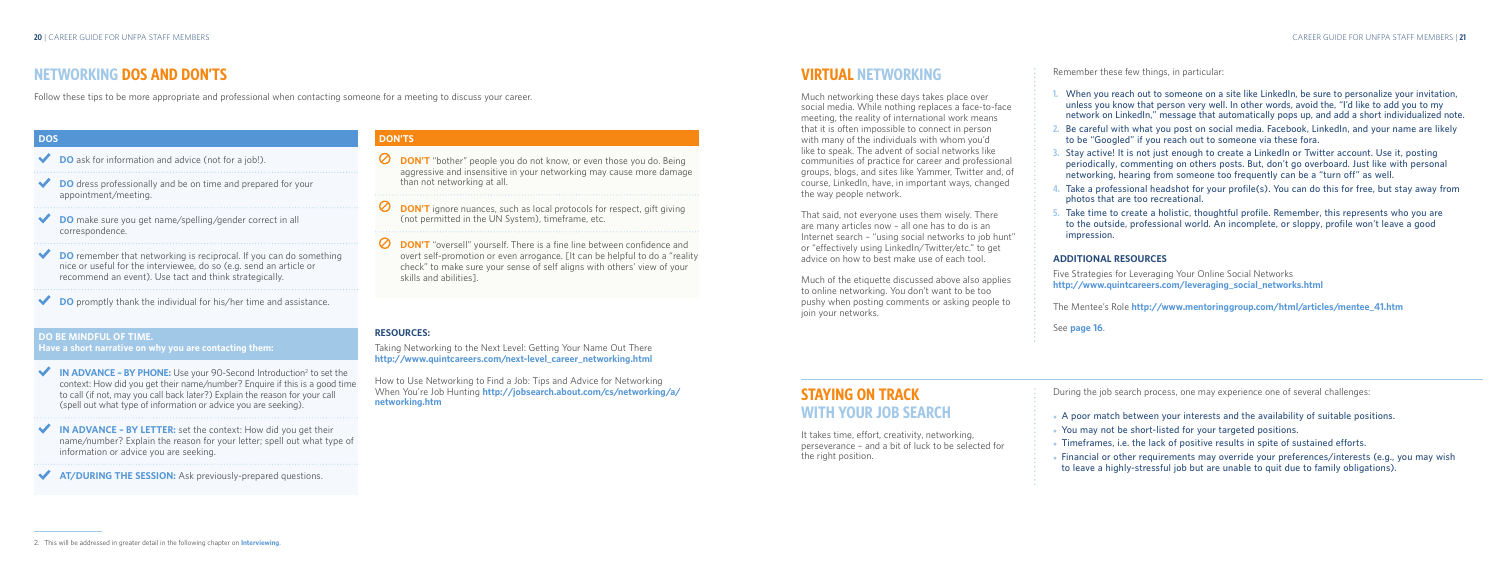and academic qualifications, CVs also include master's/doctoral thesis/ dissertation details, publications, professional associations, presentations, awards, honours and accreditations.

In most of the rest of the world (Africa, Europe, Latin America, the Middle East and Asia), **CV** is used in lieu of "résumé." In North America, however, CVs are used primarily by the scientific, think tank, and academic community, for example, by researchers, doctors and professors.

See Appendix 5: Curriculum Vitae for a sample of a CV in English.

# **MAKING A FIRST IMPRESSION**

Regardless of which form it takes, your written application is your opportunity to make a strong first impression. The assumption is that if you make a mistake on your own documents, you will probably also be careless on the job. Since your CV should be flawless, review it several times and also ask someone you trust, with strong writing and language skills, to review it for you as well.

Effectively, until you retire or withdraw from the workforce, your CV is never "complete." It should be a document that – in addition to being adapted to each job sought – evolves as your experiences change and as you learn and grow. It should describe you as a potential worker as concisely as possible.

# **2. WRITING YOUR CV AND YOUR COVER LETTER**

# **INTRODUCTION**

Preparing written applications for jobs within the UN System and other international organizations takes patience, a bit of research, and a lot of hard work, as each agency, fund, or programme has its own application rules.

The good news is that most guidelines for creating strong written applications within UNFPA may be applied to most UN organizations, even though they each have separate e-recruit systems and/or applications. While each country has a slightly different approach to CVs, cover notes and job applications, the system of international organizations has adopted a model that stresses clear language, with a description of duties and achievements that is results-oriented and concise. This mirrors a trend in the larger international community, be it in NGOs, foundations or other large public organizations.

# **CV OR RÉSUMÉ?**

Utilization of the word CV and résumé varies regionally. In North America, a **résumé** is a brief (one to three pages) **summary of your Abilities, Education, Experience and Skills.** It is a critical tool in evaluating each candidate's qualifications. As such, it is important that it be **concise, logically structured, complete, coherent, attractive, up-to-date** and **adapted** to the job for which you are applying.

In North America, **curriculum vitae**, or **CV**, serves a similar purpose, but it is longer (three to eight pages) and more detailed. In addition to education

> **Remember to make your CV applicable and relevant to the position, because we review them based on the requirements. Your motivation letter is very important in your application. It spells out why you want to work at UNFPA and your understanding of the position for which you are applying. It's the first thing we look at in the application. Also, make sure that you do your research on the organization to which you're applying. It shows that you know something about the organization and its mission and mandate.** -OPAL HENRY-SMALL, HUMAN RESOURCES ASSOCIATE, HR SERVICES BRANCH, DIVISION FOR HUMAN RESOURCES

#### **TIP: FIND A JOB SEARCH PARTNER OR HIRE A CAREER COACH**

It can be helpful to have a job search partner or coach with whom you meet regularly to check progress, make plans and stay in touch, whether in person, by phone/Skype, and/or by email. Having the moral support of this person, constructive "peer pressure," and objective guidance can be very valuable.

A Negative state of mind. Work transitions are generally difficult. Whether you are angry, fearful or frustrated, it is important to acknowledge and work through these complex emotions. Also, try to make sure they do not prevent you from taking constructive action.

In practical terms, he/she also can critique and proofread your job search documents, brainstorm with you and help you stay on track.

#### **WHERE TO LOOK**

While networking can often uncover "hidden opportunities" (i.e., jobs or consultancies not yet advertised, or brainstorming about a new role), there are also a number of places that individuals interested in working for the UN system and/or the international development community look.

### **PLACES TO SEARCH**

- **UN organization websites:** As most people are aware, most UN agencies have a website and electronic recruitment system. The positions that are generally posted on the main site are for international professional (IP)/international hires. Local hires are often posted on the country office website or in local venues. The jobs listing of the ICSC is a great place to get started: **https://jobs.unicsc.org/**
- **Organisation homepage/employment websites:** Again, most NGOs, foundations, think tanks, consulting firms, post their job openings on their homepage, along with other information about careers and benefits with that particular organization.
- **Other websites:** Websites like **www.devex.com**, **www.reliefweb.int**, and **LinkedIN** are terrific to use because they list jobs from a wide range of sources, globally. In addition to VAs, **UNjobfinder** (an NGO) has excellent international career resources. Many such sites can be customized to send/forward jobs in your particular area of interest.
- **Other:** In a particular country, there are often job banks in Chambers of Commerce. A good place to research the private sector in a particular location. Embassies/government offices (e.g., development agencies) often have good job boards in Country Offices. Headhunting/executive search firms are another way to get your CV on the market.

Sticking to your action plan will be critical. Here are signs that you may be getting side tracked:

### **SIDE TRACK INDICATORS**

your Facebook profile, you might be procrastinating. This may be the symptom of larger issues (such as the lack of confidence or motivation), so be aware of the risks of avoiding the hard work of the job search. If necessary, seek assistance from a career counsellor or coach or trusted colleague to help you work on – and stay with – your action plan.

- **Lack of energy.** "I can't look for work. I have a headache." "…I'm exhausted." Symptoms of malaise and sleeplessness may be indicative of anxiety or depression – which can certainly accompany a prolonged job search. Again, it may be helpful to talk to a counsellor.
- **A** First meeting limit. You are consistently successful at securing a first meeting or interview, but never get past this stage. This may indicate that you are not presenting yourself in the best light. Refer to your debrief3 . Practice your interviewing skills. Increase your level of preparedness for informational interviews.
- **A** "I am still working on my CV." Basically, the CV is never "done;" it is, by definition, always a work in progress. However, if it is well formatted, if it has been adapted for each job application, edited thoroughly for style and substance – and it has been carefully proofread, it is "done enough" to serve your purpose.
- **You don't believe you are being taken seriously.** You may be unfocused, your job research may be insufficient or your presentation skills may be lacking. Debrief. Seek advice. It may be time to get some honest feedback and coaching.

**These are all legitimate explanations for a stalled job search. It is essential to: (1) be aware of why they may be happening; (2) deal with any issues; and (3) get back to your plan – quickly.**

3. More in the next section on Interviewing.

**A** Procrastination. If you find yourself doing things not related to your job search, like surfing the web, meeting friends for coffee or adding pictures  $t_{\Omega}$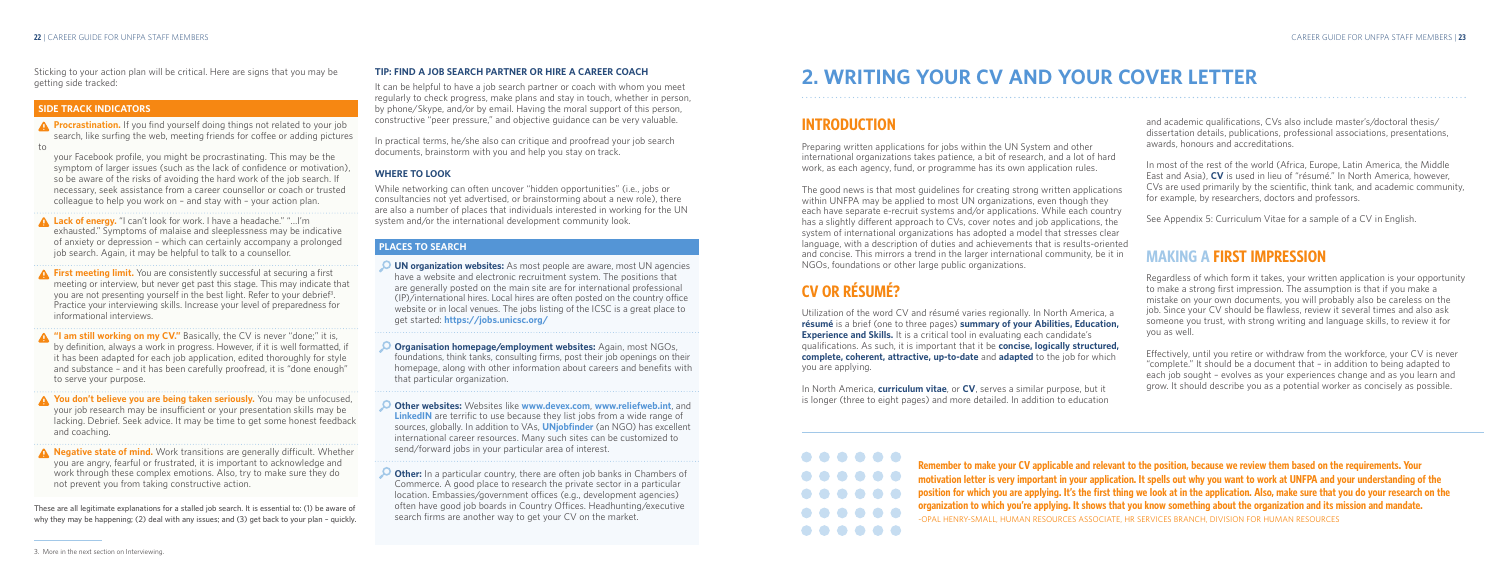### **EDUCATION AND TRAINING**

Always begin with the highest level of formal education or training achieved, such as apprenticeships, trade certificates, college or university. Proceed in **reverse chronological order**, i.e. begin with the most recent learning experience and work backwards. List the:

Use **action verbs** – often from the vacancy announcement to show you understand what is required (and numbers to make each description as specific and concise as possible. List your most substantial contributions first and work backwards to the more routine tasks. Include the purpose and outcome of each project. Wherever possible, use numbers, percentages, financial data (in easily understood currencies, e.g. € or \$) to **quantify your accomplishments.** 

Use active voice in simple present or past tense, as appropriate. Avoid mixing verb tenses and nouns to describe your duties. Note the table below, along with Appendix 7 for more information and guidance.

| <b>CURRENT ASSIGNMENT</b>                  |          | <b>PREVIOUS POSITIONS</b>               |           |
|--------------------------------------------|----------|-----------------------------------------|-----------|
| <b>Active Voice, Simple, Present Tense</b> |          | <b>Active Voice, Simple, Past Tense</b> |           |
| Mobilize                                   | Assemble | Mobilized                               | Assembled |
| Ensure                                     | Schedule | Ensured                                 | Scheduled |
| Manage                                     | Procure  | Managed                                 | Procured  |

#### **INFORMATION REQUIRED ON EDUCATION AND TRAINING**

Name of qualification received, with full name of institution, and its location (city, country) e.g. degree (BSc, M.A., PhD) or trade certificate (BEP/M) and field of study (e.g. public health, security, IT).

Honours received (e.g. Phi Beta Kappa, cum laude)

Month and year obtained (or expected)

Optional: Dissertation, thesis or concours académique (if any) and Important courses (only important for those with limited work experience).

**Following formal education, you should list seminars, e-learning and professional certification courses, again in reverse chronological order. Batch these where you have taken a number of courses in the same area, e.g. IT trainings.** 

### **WORK OR PROFESSIONAL EXPERIENCE**

Include: full-time and part-time jobs, paid or unpaid, internships and volunteer work. Expand on those job experiences most relevant to the job for which you are applying.

**Note:** Which goes first, education or work experience? Those with a work history should place experience first. Students and recent graduates should highlight their studies by putting education first and include relevant courses.

For each entry, include the following:

|                                                                 | <b>BASIC INFORMATION REQUIRED IN EACH ENTRY</b>                   |
|-----------------------------------------------------------------|-------------------------------------------------------------------|
| Full name of the<br>organization                                | Division. Office or Branch                                        |
| Position or title                                               | Dates of employment (month and year)                              |
| Location of employer                                            | City, state/province/region/district, country -<br>as appropriate |
| Description of duties<br>or main tasks and<br>responsibilities* | Results or outcomes at work<br>$(i.e. accomplisments)^*$          |
|                                                                 |                                                                   |

\*If these two fields are blended, the description for each job should be approximately one paragraph long and describe both your responsibilities and achievements.

If they are separate entries be sure to distinguish what you *did* from what you *achieved*. The former should indicate the things you did (activities) – the impact answers the question "and so what?" What changed? What improved? Why/How did what you do matter? [This is not always easy to do, but it can be easier for an external reader].

**Note: Since the first person (I/my) is assumed, avoid using "I" and "my." Avoid also redundant phrases such as, "I was responsible for…" or "My duties included…" since it is assumed the work history discusses your work roles and achievements. Finally, do not repeat your job title in the description of duties, "As Senior Administrative Assistant, I…"**

# **TIPS FOR WRITTEN APPLICATIONS**

### **LENGTH**

CV length depends on your experience and credentials. Recent graduates should keep to two pages, those with more experience, three to four pages. (note: in the private sector, one to two is common even for mid to senior professionals; consult with a career counselor with a private sector focus if you are considering a switch in sectors).

#### **CONTACT INFORMATION**

Begin with your contact information: full name; address(es); phone number(s), including country code, area code, and extension(s); UNFPA and private e-mail address(es); and website URL (if applicable). You want to be reachable, so be sure update as necessary. If you are keeping your job search confidential, it may be a good idea to use only your personal email address and phone. Sometimes people will also include a Skype or other professional social media (e.g. LinkedIn)addresses.

**• Carefully read the vacancy announcement (VA) before you apply for a job.**

- **• Highlight your major achievements.**
- **• Fill in all of the fields in e-recruit; don't leave any blanks.**
- **• The motivation letter should be concise and targeted.**
- **• Carefully proofread your cover letter and work history documents (e-recruit profile, CV, P-11, etc.).**

-EMMY ERICSON, HUMAN RESOURCES ASSOCIATE, HR SERVICES BRANCH, DIVISION FOR HUMAN RESOURCES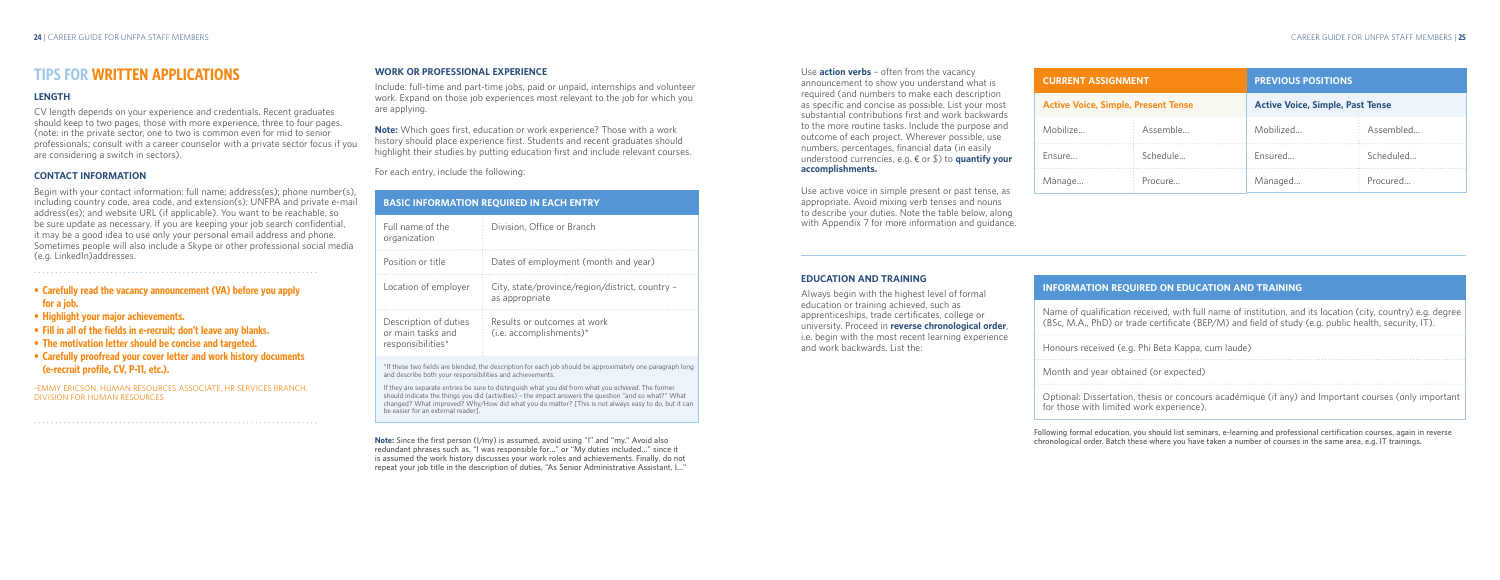

### **10 TIPS FOR EFFECTIVE COVER LETTERS**

- **1. Send the letter to the appropriate individual** (i.e. a decision-maker for your particular job). Use the phone, website or your network to verify this in advance, wherever possible.
- **2. Verify mailing information.** If not sending to a generic roster, verify that the person to whom you are writing is the appropriate addressee. Gender (Mr or Ms?), name and correct spelling, title, address, internal/external mail code or post office box.
- **3. Highlight your accomplishments,** relevant **experience and skills** that relate to their specific office/ department/programme/organization.
- **4. Limit your letter size** to one, ideally, un-crowded page (11–12 point font) of no more than five paragraphs. (Although many organizations use online formats, these size guidelines still apply; UNFPA limits size of motivational statement to 500 characters.)
- **5. Relate your skills and competencies** to the needs of the target organization/work unit as defined in the vacancy announcement (VA) and indicate how you can bring the most added value.
- **6.** Use **space** wisely and **bullets** to make your points.
- **7. Omit salary information** past or desired (unless specifically requested).**<sup>4</sup>**
- **8. Always state** *why* **you are interested in the position –** try to delve a bit deeply here, but do not use more than one or two sentences.
- **9. Conclude by thanking the reader for his or her consideration.**
- **10. Proofread, proofread and proofread!** Have a trusted friend or colleague or your job-search partner proofread as well. The value of fresh, critical reading eyes cannot be overemphasized.

**Note: Bear in mind that these recommendations are generic in nature. It is best to research the targeted employment market to ensure that your application is in line with local/organizational customs (e.g. a hand-written cover letter or a photograph on the CV are preferred in some countries but strongly discouraged in others).** 

# **COVER(ING) LETTERS/ MOTIVATIONAL STATEMENTS**

- **Erasmus Mundus Scholar, 1992; Harvard South Africa Fellowship Program (HSAFP), 2003; or**
- **Hauora Maori Scholarship, National Maori Health Workforce Development Organisation, New Zealand, 2013.**



When staff members apply internally at UNFPA, they submit a letter explaining their motivation with their application. This letter is an important writing sample, and explains to DHR and the hiring manager why you are interested in the post, be it temporary, a fulltime position, or a leadership pool application. This section will help you think about how to do this with a strategic mindset; it will also be useful if applying for jobs outside of UNFPA.

**• HIV/AIDS Awareness Educator (Volunteer), Global Crossroads, Entebbe, Uganda (August 2014) or Steering Committee Member, NGO Gender Group, Yangon, Myanmar, 2012 – 2015.**



- **Professional organizations**, e.g., UN Staff Counsellors **Network, UNSSC, 2013 – present or Honorary Life Member, Brazilian Bar Association (Membro Honorário Vitalício, Ordem dos Advogados do Brasil – http://www.oab.org.br/, 2009 – present.**
- **Community organizations**, e.g. Centre Régional d'Information **et de Prévention du SIDA (CRIPS), Paris, 2008 – 11.**



A cover letter is an essential companion to your CV when submitting applications to prospective employers. A well-written cover letter or motivational statement allows you to express what you have to offer in a concise and targeted way and helps to secure an interview.

Targeted, well-crafted letters aimed at individuals, companies or organizations that you carefully have researched are essential. When preparing customized letters, focus on your strengths and integrate them. Submitting a poorly-drafted letter and/or CV provides the Recruitment Officer/Hiring Manager with valid grounds to eliminate your candidacy. Avoid this by following these:

# **SPECIFIC TIPS FOR UNFPA STAFF MEMBERS**

It is recommended that UNFPA staff members update their personal history forms before a rotation exercise, a leadership pool application, or simply applying for a job internally. This is important because human resources staff and hiring managers are reviewing many job applications, and profiles that are out of date give the impression of seeming lazy or "sloppy" about your professional application. Staff members should have all papers in order to create the impression of a positive,

motivated applicant.

The writing style for online profiles/work histories and Personal History Forms is very similar to what was described in the section on résumés and CVs above – i.e. clear, concise, precise language, using an active voice and action verbs. In Appendix 7, the action verbs for creating a strong UNFPA application and P-11 are listed in detail.

### **AWARDS AND HONOURS**

Name the award, issuing organization and date, e.g. UNFPA Award

–

20 years of Service (2012); International Female Peacekeeper Award, United Nations Police Division, 2011.

List academic awards, scholarships, fellowships or honours in a similar fashion, e.g.:

### **COMMUNITY SERVICE**

List your participation in community activities to demonstrate your volunteer spirit and caring for others, e.g.:

### **ACADEMIC, PROFESSIONAL OR COMMUNITY ORGANIZATIONS**

Indicate membership in any association in which you hold an office or are currently a member:

### ● **Academic organizations, e.g., Phi Beta Kappa**

### **LANGUAGES AND/OR TRAVEL**

List languages and indicate (accurately) your level of proficiency. Mention any certification, e.g. DELF (French language) or UN Language Proficiency Exam (LPE – and the year it was issued).

**Note:** Be prepared to demonstrate language or other skills (written, aural or spoken) at an interview.

Include travel if it is relevant to the employer. Although travel to a region is no substitute for work experience or language ability, it can be a useful addition.

### **REFERENCES**

If references are specifically requested in the vacancy announcement, include the complete name, title, organization name, address, telephone number(s) and email address(es) for each. Otherwise, keep the same information (always updated!) on a separate sheet entitled "References," either to be attached or submitted upon request.

<sup>4.</sup> Questions on salary history might come up in a (non-UN-System) interview: you should thus prepare accordingly. **Tip:** Ask individuals in your network and verify your information with a number of resources (e.g. the internet) so you may answer with a reasonable salary range.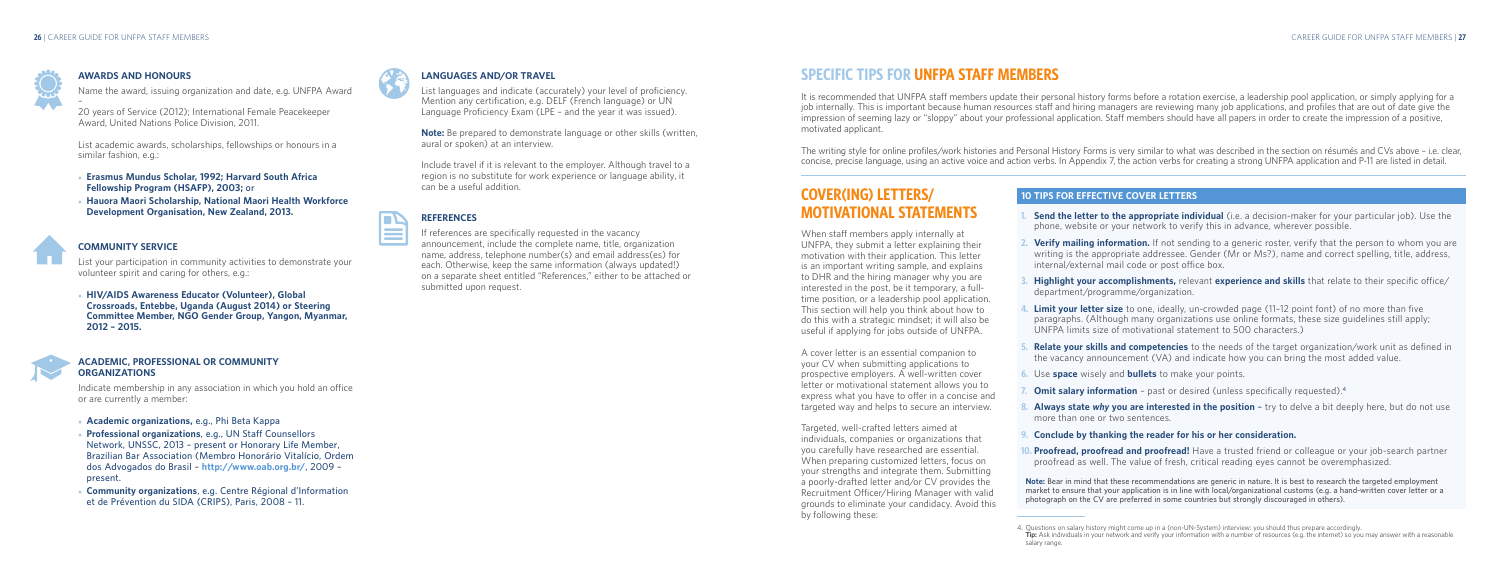# **PREPARING FOR AN INTERVIEW**

Preparing and practicing for interviews will increase your confidence and likelihood of success. Prior to the interview, to the extent possible, research the organization to which you are applying, in order to better understand their mission, direction and status. Major organizations and companies have websites, which are the best way to access information. You may wish to research the following areas:

- ● **Sector/Organization information**
- ● **Geographic area**
- ● **Job trends**

- **Information on your profession**
- ● **Your competitors for the position (if possible)**
- Supply/demand for persons in your occupational category or profession

Most UN organizations these days will also include a written test as part of assessing your technical skills. This can come before or after an interview. They often are timed and provide useful information to the panel – including mastery of subject matter, technical skills, ability to work under tight deadlines and drafting ability (for essay or short-answer questions). This feedback can be especially helpful when considering similarly-qualified applicants.

- 
- 
- **candidates.**
- ● **How you "fit" with regard to: job, organization, staff, and hiring manager.** ● **Your capacity to handle pressure and react with poise and confidence.** • The motivation you demonstrate.
- 
- 

# **3. INTERVIEWING**

# **INTERVIEWING TIPS**

As a UNFPA staff member, you probably already have experienced an interview within the Organization. If you recently have been through an interview, you are aware that UN System interviews tend to be panel interviews, involving more than one assessor. UNFPA uses a competency-based interview format. If you have not been through an interview in a while, it is important not only to refresh your skills, but to also familiarize yourself with CBI, as this is the way most interviews are conducted throughout the UN System.

It is usually the lack of preparation, not always a lack of experience or qualifications, which results in an unsuccessful interview. This means that, if you prepare well, you improve your chances of a positive outcome. Success is based on a range of factors, including:

- The research you have conducted about the organization/work unit to **which you are applying.**
- Your ability to match your skills, abilities and expertise to the vacancy and **larger organizational requirements and demonstrate how you can add value.**
- The way you have been able to differentiate yourself from other
- ● **Details about the position(s)**
- **Information regarding who might be contacting them (if available)**
- Information about the organization with which you are interviewing

### **UNFPA MAY CARRY OUT A VALIDITY CHECK FOR:**

### **CV DISTORTION**

It is estimated that up to 50 percent of all CVs contain deliberate distortions! If detected, as is the case increasingly, one misstatement can disqualify you, so **be honest** and do not stretch the truth. There is a clear line between effective marketing, or making the most of your experience, and misrepresentation.

- **Credibility:** How does this individual know you and for how long? Referees should describe the reporting relationship and the length of time you worked together.
- **Strengths, Skills and Abilities:** A description of what you do well and examples to illustrate.
- Accomplishments: What were your major contributions? Impact?
- Personal Traits: Comment on your positive traits, interpersonal skills, work habits, client focus, and, if appropriate, management style, integrity and trust.

#### **EDUCATION AND TRAINING**

Be able to produce certificates, diplomas or other certification for all degrees or studies. It also is essential that the institution issuing the certificate or diploma, and/or the credentialing organization, be legitimate.

### **HISTORY**

You may be requested to reveal information related to a criminal history or an incident of insolvency. The PHP and P-11, for example, require that you declare if you have a criminal record. Although these incidents alone cannot justify a decision to refuse employment, do prepare a clear and concise explanation to reassure potential employers. They will certainly want to verify – through the interview process – that you do not represent any risk of harm for their organization, colleagues, clients or beneficiaries.

#### **RESULTS**

Since past performance is the best indicator of future performance, there is keen interest in verifying the accomplishments claimed.

### **MATCH**

Whether you would fit in to the prospective place of employment depends on your: beliefs about work, personality, preferences, style, behaviour under pressure and adaptability.

**A final point:** Let your references know you appreciate their help and support. Thank them by keeping them informed of your progress; this will also help to maintain the relationship for the future.

# **REFERENCES**

References outside of UNFPA also may be obtained from:

- ● **Former supervisors**
- ● **Colleagues**
- ● **Clients/Suppliers/Vendors**
- ● **Individuals with whom you volunteer**

Avoid using family members or partners as references. Whomever you choose, make sure the person can provide a comprehensive and solid reference. It goes without saying that it is important to choose the right references. Staff who have been fired or terminated, whose performance has been less than stellar, or colleagues with a questionable reputation, should, of course, be avoided. Make sure to **contact him/her for permission**. When you have his/ her agreement, you also should provide him/her with:

If you brief someone who has agreed to serve as a referee for you, he/she can better speak to a potential employer about how you could meet the job requirements. Prospective employers will usually seek the following information:

#### **ADDITIONAL RESOURCES**

- **http://www.forbes.com/sites/naomishavin/2014/07/16/tips-for-the-perfect-resume-and-cover-letter/**
- **http://www.forbes.com/sites/susanadams/2013/09/16/seven-ways-to-perfect-your-resume-3/**
- **http://www.theladders.com/career-advice/how-to-write-cover-letter**
- **http://careers.theguardian.com/covering-letter-examples**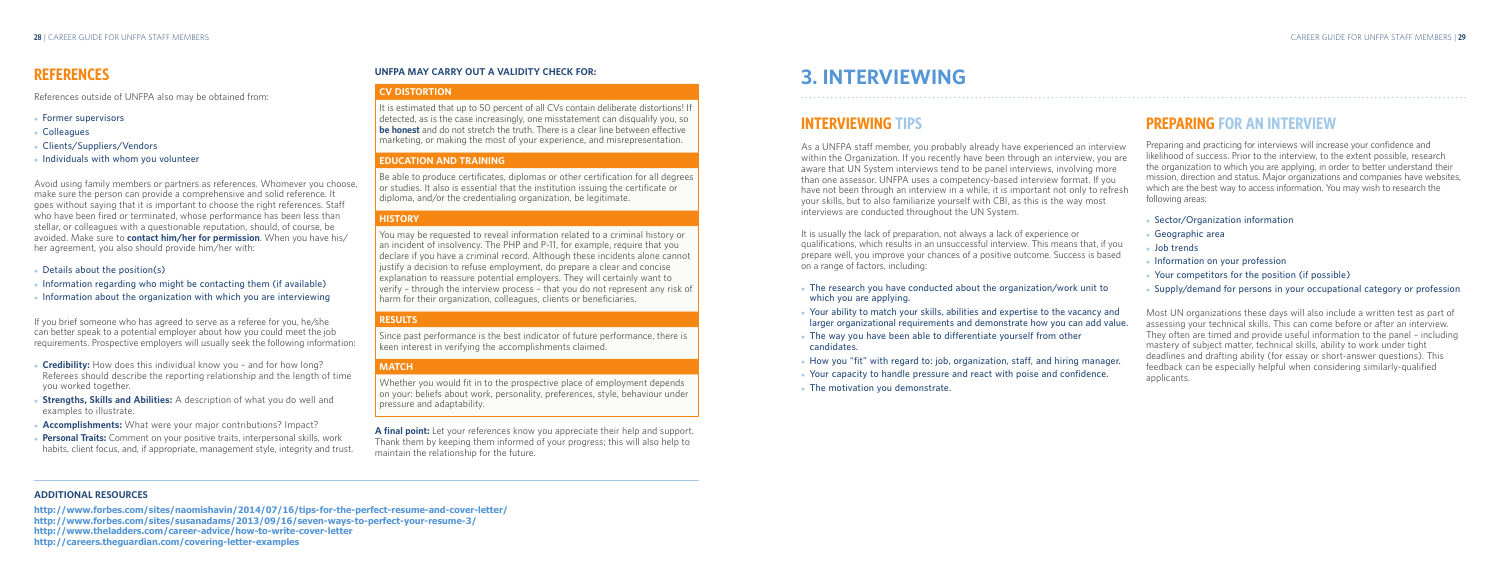# **COMPETENCY-BASED INTERVIEWS**

As noted above, most UN organizations – including UNFPA – use competency-based interviews (CBIs) to assess potential candidates.

In these interviews, employers use questions to probe for information about your past experience that is relevant to several competencies. A CBI requires candidates to demonstrate that they have a particular skill or "key competency" the organization/company seeks. Candidates will be asked to respond by using situational examples from their life, ideally from previous work experiences, to illustrate their personality, skill set and individual competencies to the interviewer. For example, the interviewer might probe your experience in teamwork by asking about past successes or challenges in this area. It is common for the panel to ask follow-up, probing questions to explore your answer in greater detail. This is called "drilling down." Candidate responses typically are scored for each competency on a rating scale that assesses how specifically the candidate addressed the question, the relevancy of the example, etc.

"Competency", as discussed in Chapter 1, refers to a combination of knowledge, skills, attributes and behaviours that are directly related to successful performance on the job. Depending upon the responsibilities of the job and the working environment, you might be asked to describe a time that required problem-solving skills, adaptability, leadership, conflict resolution, multi-tasking, initiative or working in a stressful environment.

**Physical Presence**. Dress appropriately for the organization where you are interviewing. When in doubt, dress conservatively. Be sure clothes are clean and pressed, and be extra aware of your personal hygiene (i.e. bathe/shower/shave, have clean hair, polished shoes, use deodorant, and wear no, or only very light, perfume or cologne). Do not smoke or chew gum. Ensure your posture is neither too relaxed nor too tense – try to be confident, open and friendly.



Competency-based interviews yield excellent information for a potential employer, but they can be difficult for candidates who have not prepared. This **video** by Director of Human Resources Michael Emery is a great place to start when preparing for a competency-based interview. More tips follow below:

**B Behaviour/Demeanour**. Convey an appropriate amount of enthusiasm, warmth and sincerity. Be culturally aware and adjust to local customs. Prior to the interview, be mindful of your behaviour in the waiting room. Do not, for example, use your mobile phone. (Turn it off or at least turn off the ringer).

**I found it useful to review my PADs when I was stumped for an example. Reading through supervisors' comments and MRF reports helped me pinpoint when I had exemplified proficiency in the competency. Because I was switching careers streams, I also found it useful to consult with the staff member who was in the role, as well as with colleagues working closely with that person, in order to get a feel for the post, what was expected, and how I could fit in.**

**-SALINA MAURO, ADMIN/FINANCE ASSOCIATE, PROGRAMME DIVISION**

# **FIRST IMPRESSIONS**

You will have only one opportunity to make that all-important first impression. Thus, it is important to remember the following elements of a strong first impression.

**Be polite and respectful of** everyone **you encounter upon arrival.** You are making an impression on each person you meet, from the security guard to the receptionist to future colleagues – not just the interviewers or hiring manager.



**Movements and Mannerisms**. Use natural gestures; try not to fidget or fiddle with objects such as a pen, glasses or jewellery. Move naturally; avoid looking stiff or awkward.

**Manner of Speaking**. Make sure you can be heard; be aware of the interviewer's reaction to your voice. Avoid monotone, which makes you sound listless, and avoid slang, colloquial expressions, or other informal speech.

**Communication Skills**. Listen carefully to the entire question and before you respond and think before you speak. Limit yourself to answering the question asked. Clarify any questions you do not fully understand before answering by asking the interview to restate the question or trying to restate the question. It is acceptable to take a few seconds in silence to formulate your response.

### **TIPS FOR A STRONG FIRST IMPRESSION**

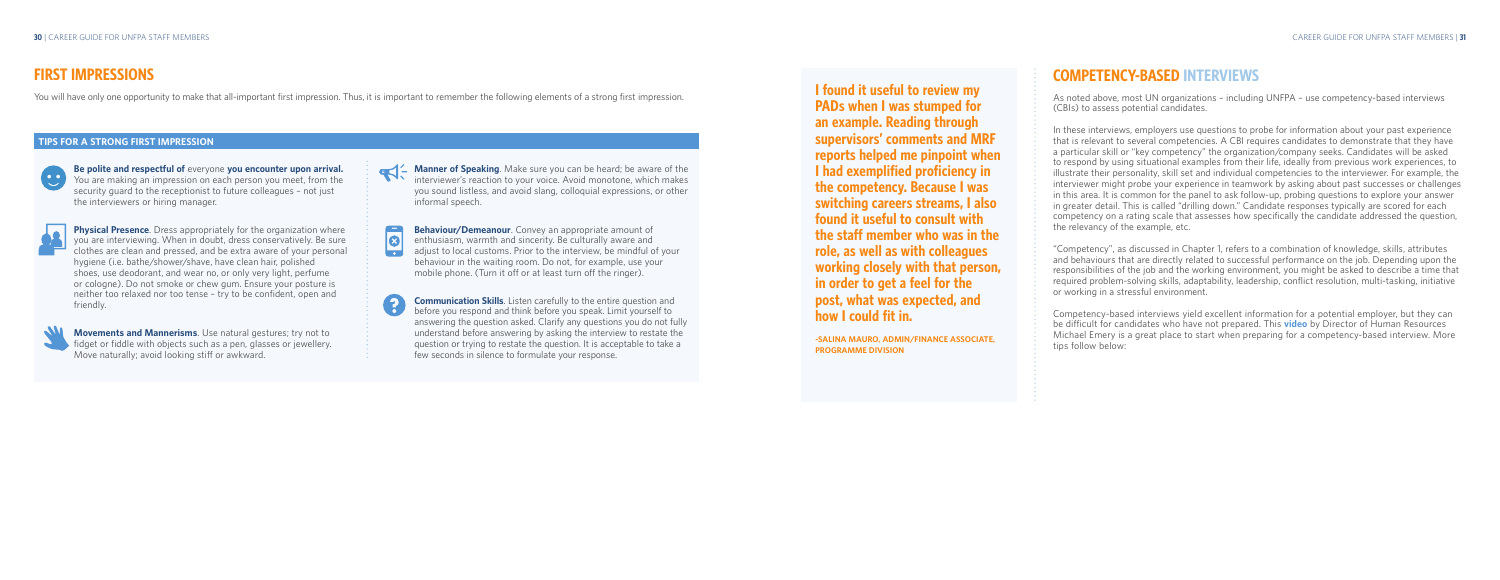#### **TIPS FOR MANAGING SKYPE INTERVIEWS:**

- **1. Be sure to check the volume and camera quality/level, and ensure your body/face is in clear view.**
- **2. Be aware of what is in your background. While it is fine to do an interview at home, be sure that there is a relatively clean looking professional space behind you.**
- **3. Try to minimize potential background noise or interruptions.**
- **4. Be sure to look into the** *camera* **which does not mean looking at your screen. Interviewers are likely to be looking at their monitor or screen – not at you – so be prepared for limited eye contact from panel member.**
- **5. Dress professionally, as you will be visible from the waist up.**
- **6. Make sure any notes you have are not visible to the people who are interviewing you.**
- **7. Always speak slowly and clearly.**

#### **TIPS FOR MANAGING SECOND INTERVIEWS**

- ● **Be confident. Accentuate what you have to offer and your interest in the position.**
- ● **If you can, find out in advance what the interviewers want to know about you, doubts about your first interview, things that need confirmation, for example, so you can best prepare.**
- **Probe tactfully to discover information about internal company dynamics and culture.**
- **Plan for possibly negotiating a salary or benefits (where relevant).**
- **Be prepared for anything: to relax with an employer or to address the company's possible reservations about you.**

# **OTHER INTERVIEW TYPES AND FOLLOW-UP INTERVIEW**

There are many types of job interviews beyond competency-based interviewing. You may find yourself interviewing outside of the UN Common System, or with interviewers that have not yet been trained in behavioural interviewing techniques. Thus, it is a good idea to be aware of the other types of interviews that exist. It is helpful to know in advance of an interview how it will be structured so that you may prepare accordingly. It is also worth bearing in mind that the level of preparedness and quality standards on interviewing can vary widely.

Organizations may bring candidates back for second interview. Sometimes they want to confirm their initial impression – that you are the top candidate. Other times, they are having difficulty deciding between a short-list of candidates. Often, the interviewer's supervisor or other decision-makers may wish to gain a sense of you before signing a hiring decision.

When meeting with the same person again, you can focus on cementing rapport, understanding where the organization or company is going and how your skills mesh with their vision and culture. The interviewer should view you as the answer to their needs.

# **PHONE, SKYPE AND VIDEOCONFERENCE INTERVIEWS**

It is common to be invited for a phone, Skype, or a videoconference interview. Most international organizations do the bulk of their interviewing this way, so all candidates from HQ and the field can be considered equally.

Reflect on your own professional, volunteer, educational and personal experience to develop brief stories that highlight these skills and qualities in vou. You should have a story for each of the competencies on your résumé/CV.

> Disadvantages of phone interviews are that the connection may be poor (or can even be cut), which can negatively affect the flow of the interview. Voice quality may be reduced in telephone or other online transmission, which can make the interview feel more "distant." Additionally, there is no nonverbal communication or "body language," an important source of information to both interviewer and interviewee. Thus, oral communications take on a critical role, so it is critical to be mindful of tone, clarity, etc. On the phone or online, sociability and rapport are more difficult to judge as well. Another disadvantage is that you lose out on important collateral information gleaned from visiting an office, organization, city, etc. and meeting the potential future team.

A serious advantage – for both interviewers and interviewees – is global, around-the-clock access. This might mean an early-morning or late-night interview, and you can keep your notes from interviewing preparations – such as your CV, notes for competency-based examples, your 90-second introduction – on hand for easy reference.

Interviews using Skype, BlueJeans or other video collaboration software have largely replaced video conferences because of cost considerations. A number of articles on how to manage Skype or phone interviews available on the internet; while a few are included here for your reference, it is also a good idea to do your own search.

**In my last interview for my role as Programme Associate in Programme Division, I made sure to do my research and began preparing responses to potential interview questions well in advance of the interview. Essentially, the interview preparation should begin at (or before) the time of applying for the post. Don't wait until you are short listed/contacted to interview to begin preparing. Assume you will be. In particular what I did to prepare was:**

- **1. reviewed the competency based interview process for this I reviewed the Select CBI course available [in the UNFPA ELMS] to all staff/consultants;**
- **2. familiarized myself with the job description and, in particular, the competences specific to the post to which I was applying;**
- **3. drew on specific examples from my work history to construct responses which would demonstrate my ability to fulfill each competency required for the post.**

### **TIPS FOR SUCCESS**

Keep your answers brief (two to three minutes), specific, work-related and to the point.

Maintain reasonable eye contact when answering and try to stay calm and cool.

Do not, under any circumstances, make up an example – interviewers can usually tell if you are fabricating, and the follow-up questions ("drilling down") are likely to give you away.

Be sure to provide context for your example – describe the situation or challenge, then what you did about it (the action). Conclude your story with the outcome, or result, of your action. This is known as a "C.A.R." or "S.A.R." story. Practice your CAR/SAR stories in advance by writing them out on index cards.

If you took a test during screening, they might ask similar questions to see if your responses are consistent.

**Your responses require reflection and organization. To maximize your responses:**

Anticipate the transferable skills and personal qualities that are required for the job. Competencies are often listed clearly on the vacancy announcement.

Review your application, which should be filled with potential examples to share.

Prepare stories by identifying the context, logically highlighting your actions in the situation, and identifying the results of your actions.

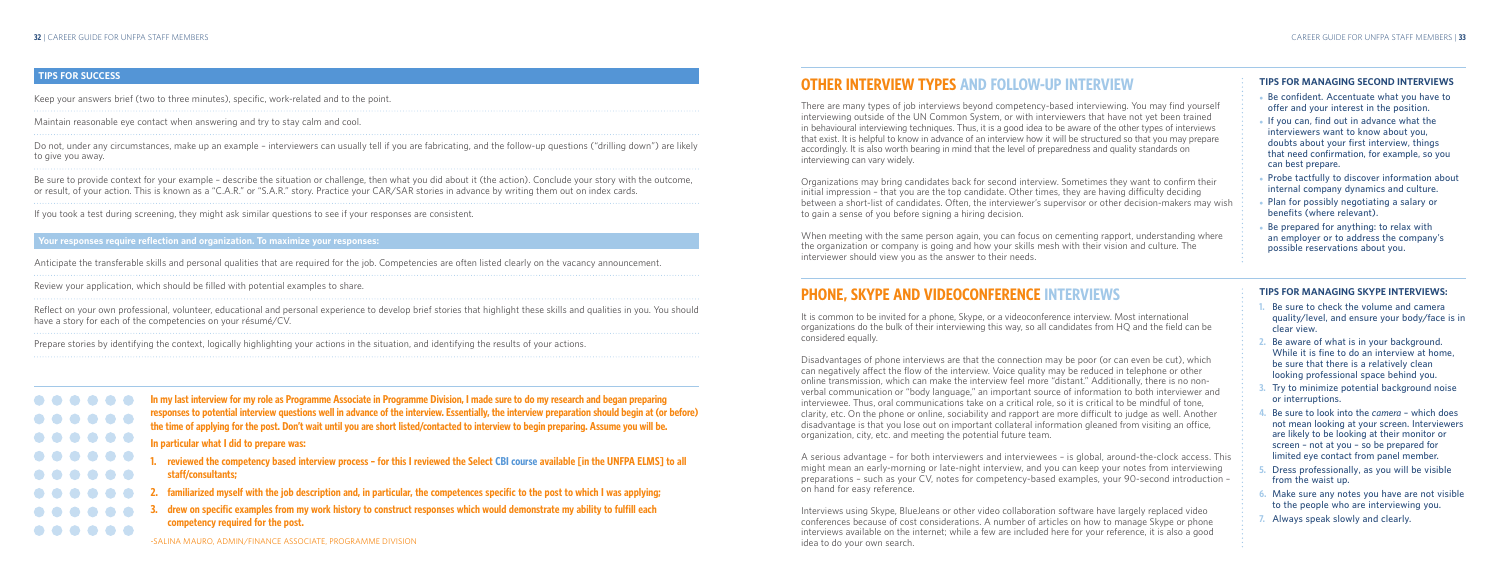# **FREQUENTLY ASKED INTERVIEW QUESTIONS AND SUGGESTED RESPONSES**

The following tables indicate frequently-asked interview questions, suggest responses, and allow a work space in which to practice your own answers. Note that these are, by and large, "traditional" interview questions.

**Tell me above** 

**What can other can** 

**What do organizati** 

- 17

|                                                          | <b>GENERAL: Generic questions that may be asked in any type of interview</b>                                                                                                                                                                               |                           |
|----------------------------------------------------------|------------------------------------------------------------------------------------------------------------------------------------------------------------------------------------------------------------------------------------------------------------|---------------------------|
| <b>INTERVIEW QUESTION</b>                                | <b>RECOMMENDED RESPONSE</b>                                                                                                                                                                                                                                | <b>MY QUESTIONS/NOTES</b> |
| Tell me about yourself.                                  | • 90-Second Introduction (see above)                                                                                                                                                                                                                       |                           |
| What can you offer us (that<br>other candidates cannot)? | • Emphasize your unique qualities and capabilities.<br>• Relate them to the position and the<br>organization - which you will have learned through your<br>research.                                                                                       |                           |
| What do you know about our<br>organization?              | • Demonstrate your knowledge on their mission, services,<br>products or mandate.<br>• You may use this opportunity to clarify any questions that<br>arose from your research.<br>• This is a question meant to probe focus and commitment to<br>the field. |                           |
| What other types of work are<br>you considering?         | • Do not feel obliged to reveal details of other interviews or<br>negotiations.<br>• If you are interviewing elsewhere, refer to them in a general<br>way.                                                                                                 |                           |
| What are your strengths?                                 | • Provide three or four key strengths with relevant examples.                                                                                                                                                                                              |                           |

## **SCREENING AND TECHNOLOGY**

Technology is also used for another typical element of the screening process, skills or knowledge testing. While a common approach is to determine who gets interviewed, others approaches may be employed, such as testing two or three closely-ranked candidates post-interview to determine who gets the offer.

From the candidate perspective, testing is a way to distinguish yourself by demonstrating what you know, and what you can do and/or produce under stressful circumstances (a timed test). It also is a writing sample and demonstrates how you analyze and approach problems, manage time, etc.

**ALERT THE LISTENER to your employment background and aspirations;**

**STIMULATE THEIR INTEREST in learning more about you;**

- **PROVIDE SOME BACKGROUND with quantified accomplishments; and**
- **DESCRIBE YOUR CURRENT SITUATION what you are looking for**

Tests typically would last between one to three hours. They may be task or case based, short answer (one or two paragraphs), short essays, multiple choice or some combination thereof. They may be "closed book" (no notes, Internet or documents) or "open book," which means you can access documents, whether in print or online. In all cases for open-booked tests, it is not permitted to copy-and-paste answers or contents from a website, which constitutes plagiarism, a breech of ethics – and would, minimally, result in elimination from the selection process.

While tests may be administered by a person or online, some organizations, including UNFPA, now use technology for video interviewing or testing, such as asynchronous video job interview.

# **ANSWERING INTERVIEW QUESTIONS**

This guide includes some sample open ended interview questions to help you prepare, along with recommended ways to approach each question. You will certainly want to personalize your response. As you review the sample questions, write down next to each what you would ask the interviewer in return.

Before you begin practicing a range of questions, however, it is recommended that you first prepare your…

## **90-SECOND INTRODUCTION**

In any interview, you should be prepared to talk about yourself. To this purpose, you would be advised to develop a 90-second introduction, outlining your education, background, experience, current situation and career aspirations.

Your 90-second introduction should be flexible, customized and responsive. It is important to be able to expand your story, or to hold back, as appropriate. In either case, once you are comfortable with your basic story, you will find calling, networking and interviewing easier and, ideally, more successful. Keep the 90-second timeframe as a guide. Some books recommend 60 seconds, others two minutes. The point is to be prepared, brief and not to ramble on, and, as always, to practice.

### **THE 90-SECOND INTRODUCTION WILL:**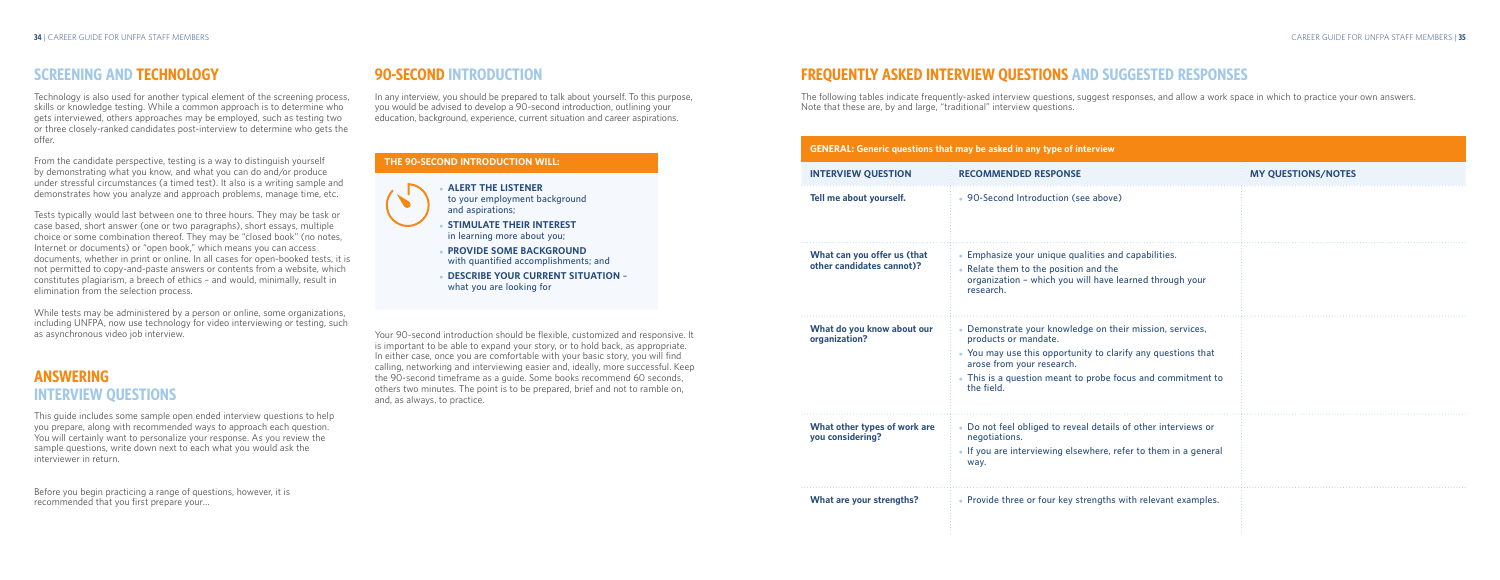**your last job?**

| FIT: Determine if you are a good match for the organization                                                        |                                                                                                                                                                                                                                                                                                        |                           |
|--------------------------------------------------------------------------------------------------------------------|--------------------------------------------------------------------------------------------------------------------------------------------------------------------------------------------------------------------------------------------------------------------------------------------------------|---------------------------|
| <b>INTERVIEW QUESTION</b>                                                                                          | <b>RECOMMENDED RESPONSE</b>                                                                                                                                                                                                                                                                            | <b>MY QUESTIONS/NOTES</b> |
| Describe a situation in which<br>your work was criticized. What<br>were the circumstances? How<br>did you respond? | • Provide an example where you received constructive criticism.<br>· Discuss one mistake (not a major one).<br>• Emphasize what you learned from it and how your behaviour<br>changed.<br>• Do not pass blame.                                                                                         |                           |
| Why are you leaving your<br>present job?/Why did you leave<br>your last job?                                       | • Keep it brief. Keep it positive.<br>• Do not get defensive or explain excessively; simply state the<br>circumstances in a constructive manner.<br>. If your post was discontinued or the result of an office closure,<br>explain how your separation was part of an organizational<br>restructuring. |                           |
| How would you evaluate your<br>previous organization?                                                              | • This question tests tact and discretion.<br>• Be constructive. Focus on strengths.<br>• Refer to the benefits you have derived.<br>• Avoid negative feedback.                                                                                                                                        |                           |
| How would your co-workers<br>describe you?                                                                         | • Briefly refer to your skills, strengths and personality.                                                                                                                                                                                                                                             | (See Appendices 2-4)      |

| <b>YOUR ABILITIES: Self-assessment questions</b>                                                    |                                                                                                                                                                                                                          |                           |
|-----------------------------------------------------------------------------------------------------|--------------------------------------------------------------------------------------------------------------------------------------------------------------------------------------------------------------------------|---------------------------|
| <b>INTERVIEW QUESTION</b>                                                                           | <b>RECOMMENDED RESPONSE</b>                                                                                                                                                                                              | <b>MY QUESTIONS/NOTES</b> |
| <b>What are your weaknesses?</b>                                                                    | • Offer only one unless asked for more.<br>• The key is to recognize an area of professional development<br>and describe how you are working to improve in this area.<br>• Everyone has something they can improve upon. |                           |
| What do you consider to<br>be your most significant<br>accomplishment(s) to date?                   | • From your preparations, select accomplishment(s) most<br>relevant to the position.<br>• Be sure to have practiced several.<br>• Take your cue from the interviewer regarding when to<br>conclude.                      |                           |
| Describe a difficult problem you<br>faced and how you solved it.                                    | · Do not choose a "worst ever" scenario.<br>• Link it to a lesson learned.<br>• Link it to the level and complexity of the requirements of the<br>post.                                                                  |                           |
| Describe a situation in which you<br>worked under pressure or met<br>deadlines.                     | • Refer to your accomplishments.<br>Discuss one or two in which you were especially effective in<br>meeting deadlines or dealing with high-pressure situations.                                                          |                           |
| How many people have you<br>managed?                                                                | • Refer to direct/indirect reports, teams, contractors, clients or<br>co-workers.<br>• Briefly mention any notable characteristics of the team.                                                                          |                           |
| What might your previous<br>manager/supervisor say are<br>your greatest strengths or<br>weaknesses? | • Use on-the-job examples of strengths.<br>• Present weaknesses in a positive light.<br>Performance appraisals (PAD, ePAS, etc.) are requested of<br>finalists, so these should be aligned.                              |                           |

### **FIT: Deter**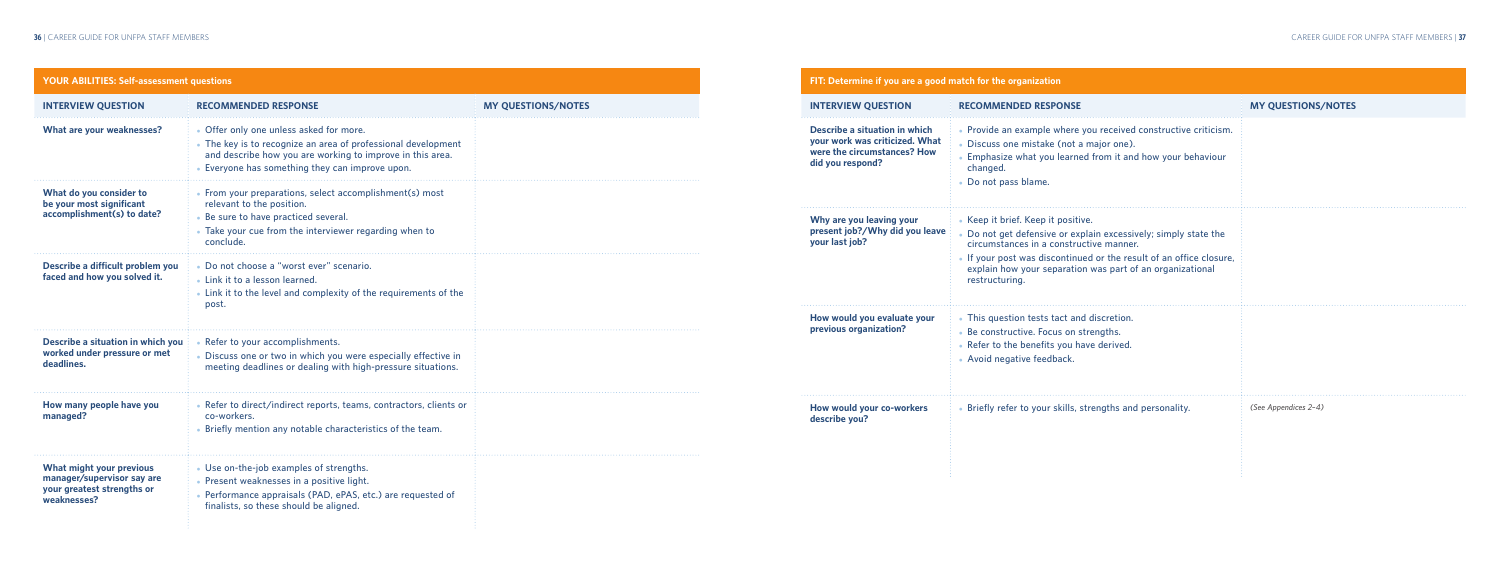# **DECLINING A JOB OFFER**

As soon as you decide to accept a job offer, it is polite to call or write/email to all the other organizations that have expressed interest in you or have made offers to inform them that you have accepted another job offer and that you must withdraw your application. Always try to leave a good impression, even if you are declining an offer, as you may wish to pursue employment with them at a later date.

Be positive when declining an offer. If appropriate, advise the employer where you will be going for work, or, if you are continuing in higher education, where you have enrolled. You need not indicate why you have accepted the other position or what the salary is. Always express your appreciation for any offers extended and the interest and confidence the employer has shown.

## **NOT GETTING AN OFFER**

It is important to remember that no job is perfect; each offer will have both positive and negative aspects. Certainly, it is advisable to follow up all of your job leads that seem promising. If a job offer does not meet all of your requirements, you can, circumstances permitting, choose not to accept it and continue your search until you find a better match.

> Unfortunately, if you are informed that you did not, in fact, get the job, you are likely to be disappointed. It certainly works in your favor to always to be polite and reiterate your interest in the organization, the position and/or work unit for which you interviewed. This is because the outcome may still be unclear. For example, the first-choice candidate may be unable to accept the offer; if so, you might, ultimately, be given an opportunity to reconsider. Another possibility is, as noted above, you may wish to apply to the same or a similar position in the future. And lastly, as a professional in the same field, you may cross paths and always want to remain appropriate and gracious.

# **4. JOB OFFERS**

# **DECISIONS**

Alternatively, you can accept the offer, bearing in mind that it may not have been your first choice, but it will provide you an opportunity to earn a salary, gain new skills, and eventually, resume a more relaxed search from a position of

employment.

The standard rule of etiquette is to attempt to give a job approximately two years; certainly, it is unwise to accept an offer if you do not see yourself staying in the job for at least twelve months. Of course, if you are exploring consultancies, these guidelines do not apply, and you are bound more by the nature of the project or consultancy contract. Length or duration of such contracts may

be beyond your control.

Once you have decided to accept a job offer, it is advised that you immediately confirm your acceptance *in writing*. Note your pleasure in accepting, confirm the start date and salary offer and outline the terms of your employment. This is also an opportunity to raise any other questions you may have. Close the note with an expression of your appreciation and pleasure at joining the organization.

# **NEGOTIATIONS**

If you have received an offer, and are still waiting to hear from other organization(s), you may find yourself in a position where you need to negotiate for time to give an answer. This is certainly not uncommon. However, as with other areas of life, timing is critical! It is acceptable to ask for some time to make a decision, but usually, asking for more than one to two weeks is not appropriate. Some employers won't give more than a few days – this is their right, and you may have to make a decision without having all the information about other offers that you would like.

A start date may, or may not, be negotiable. However, you may have to negotiate with both your current job – and your new employer – about what is an appropriate amount of notice. This can be particularly true in an international organization, where recruitment can be a lengthy process. Thus, your current boss may be hesitant to let you go and have a long "gap" with nobody in the job. It is wise to try and accommodate your current boss and your new job, with compromise on both sides.

If you wish to negotiate a start date, be clear about your reasons, and try to have this conversation in person, or via telephone, rather than in writing. If you are relocating overseas, and have affairs to wrap up before going, this is valid – try to estimate the time you need and request it. Obviously, this is the beginning of a partnership, and rather than be demanding, you want to start off positively and inquire about the new employer's timeframe, consider your needs, especially if leaving, and try to find a compromise that works for everyone.

### **DEBRIEF CHECKLIST**

#### **What went well? Why?**

**What did not go well? Why not?**

**What would I do differently if I were to repeat the interview?**

**What key facts did I learn about the organization/unit/job?**

**What interview skills should I develop further?**

**How well did I listen to interviewer's questions? How were my questions received?**

# **ENDING THE INTERVIEW AND DEBRIEFING**

Usually, the panel – or the interviewer – will end by asking you if you have any questions. The only incorrect answer is, "No." You should always have prepared a few questions. Appendix 8 includes sample questions that demonstrate an interest in the organization and the job.

It is good etiquette to conclude by thanking the interviewer(s) for their time and for the opportunity to learn more about the organization. It is also appropriate, at this time, to inquire about the next steps in the process, as well as the timeframe for notification of successful candidates.

Debriefing after an interview is a good idea, as it allows you to candidly assess your interviewing strengths and weakness. It also is important to remember that some interviews are going to be more successful than others. Learn from each experience and use your cumulative knowledge to continue to improve your interviewing skills.

Use the following questions as a Debrief Checklist: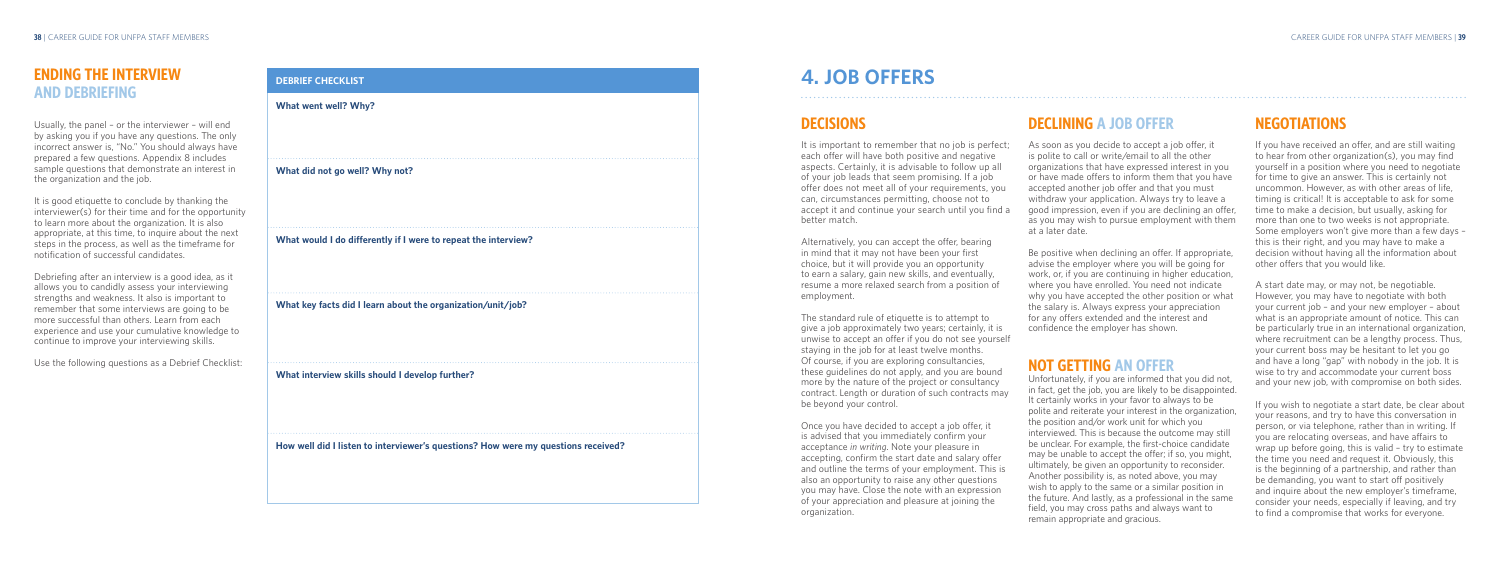# **FINANCIAL PLANNING**

To help you through the transitional period, you should review and adjust your personal budget in order to organize and control your financial resources over the coming months. You can also ask DHR for advice on options concerning pension and other separation payments, if applicable. In addition, you may wish to contact the **UN Joint Staff Pension Fund (UNJSPF)**.

# **CREATE AN ACTION PLAN**

How you go about your job search will affect your finding a new position. Having a focused and realistic **plan of action** will enable you effectively to manage your situation. Doing nothing, waiting for something to change or to come up, or taking frantic, unfocussed action will not be helpful. Taking constructive, well-considered action is the first step on the right path.

- 
- 
- 
- 
- 

Job seekers who are focused and apply effective methods to the job search typically produce the best results in the shortest time frame. Designing – and following through – on your action plan will help you:

• Cover more of the right territory faster, thereby, in theory, decreasing **your search time – and landing a better job;** ● **Optimize energy levels and increase focus;** • Keep disciplined work habits and staying in "work" mode; • Maintain or improve self-confidence and self-esteem; and • Take control of your work and your life.

Whether you are in a job or have left one, design a system based on your personal style and work habits. For example, surf the web for two hours every morning to check vacancies; network with mentors and colleagues at lunch, apply to jobs in the afternoon. Keep the process simple so that you are able to stick with it. Create a daily, prioritized To Do List and carry forward any pending items. Assess how your time was spent, what you accomplished and adjust as necessary. Having small goals that you complete is essential to staying motivated and on track. Avoid forcing any habits. If you are a morning person, work early in the day; if you are a night owl – at night.

Time-saving Tip: Sign up for job alerts on job websites such as UNjobfinder or inspira – so you don't miss an opportunity!

# **JOB LOSS/ABOLISHED POSTS/REPROFILING EXERCISES**

Being notified of your separation or a post abolishment is almost invariably difficult. At such a time, it can be hard to fully comprehend and accept what is happening. For this reason, you should ensure that the notification of your separation is given to you in both verbal and written form.

All information communicated to you regarding your separation should come from an official source, such as the Director for Human Resources, Bureau or Division Director, (International) Operations Manager, or your supervisor. Make sure you get the facts and information from DHR or your manager. Whenever possible, get as much as you can in writing.

It is natural to experience strong emotions, such as shock, anger or disappointment when learning of your separation, even if it does not come as a surprise. Although it might be difficult, it is important that you do not personalize the information or make judgmental statements towards the manager, your colleagues or the organization at large. Imposed job change is stressful, but remaining professional, in control and managing the situation will enable you to see a way forward.

It is important that you understand the impact of emotions, such as fear, resentment, denial, anger, sadness, insecurity, or doubt in your own abilities. They have the potential to detrimentally affect your behaviour, your health, and your well-being. Acknowledge frustrations and fears and talk to friends, family, colleagues, a member of your religious/spiritual community or, where possible, a health professional whom you trust. While they may not be able to change your situation, they may be able to shed different light on things, give you advice, or help you plan for your future. Ultimately, having someone "just listen" can provide some sense of comfort. Try to think positively and focus on practical solutions rather than dwelling on negative feelings, since this will not change your situation.

There are career counselors who specialize in career transition; ask a career development focal point within UNFPA for a referral if you think working with someone might be useful; this can be done both in person and/or via Skype, phone or email.

# **5. COPING WITH CHANGE**

### **PRACTICAL TIPS:**

It is easier to find a job when you are employed. If you anticipate job cuts, make time for your job search. In an ideal world, you would start searching for a job the moment you become aware of a budget cut or impending restructuring.

You are going from a familiar situation, where you know the rules, to an unfamiliar one with many unknowns, which may trigger a range of emotions from resentment, anger or fear to relief or excitement. How you face the next steps will be linked to how you harness these emotions.

A major step in re-establishing or gaining control is planning for and implementing productive activities.

This may seem obvious, but it is critical that you look after yourself; exercise regularly, try to get enough sleep and eat well. If you find yourself avoiding the company of others, feeling isolated or depressed – this is not at all uncommon – you might want to seek professional assistance.

**Remember, YOU are not the job. Your job is only one aspect of yourself, and there are many other important parts of yourself, and of life. You will need to acknowledge that this job has come to an end, let go, and begin to explore future opportunities.**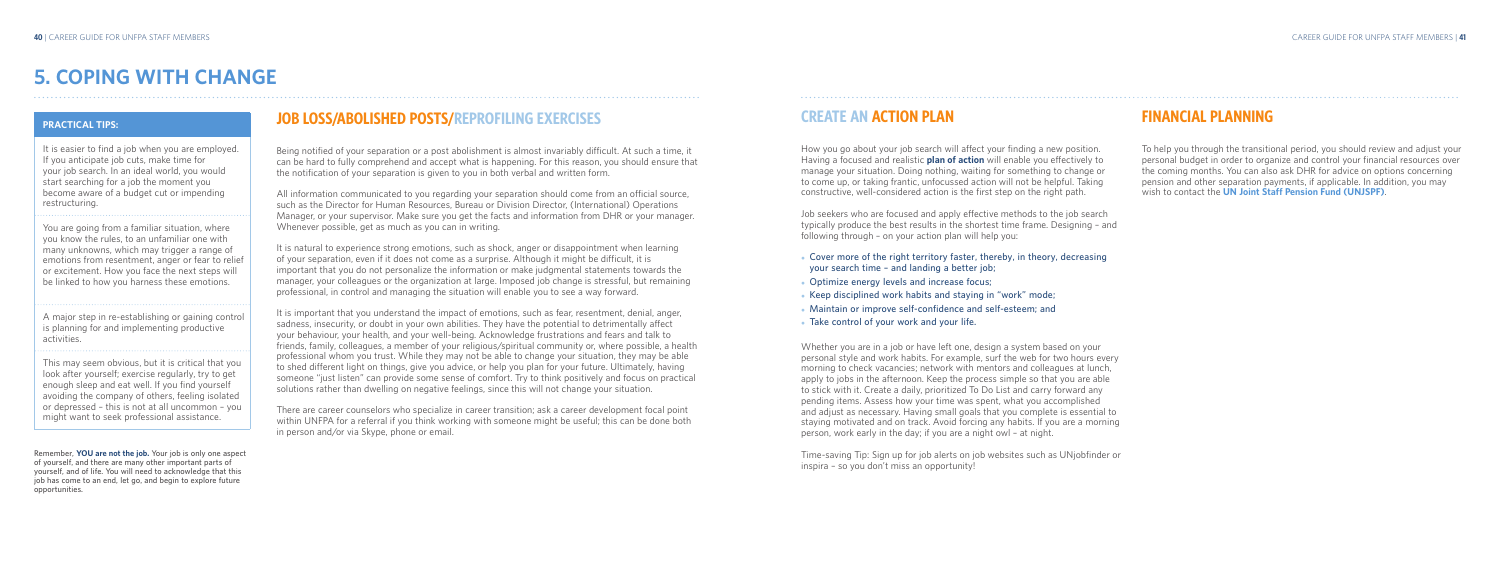# **PART lII: APPENDICES**

# **APPENDIX 1: SELF ASSESSMENT – PROFESSIONAL ACCOMPLISHMENTS**

**Instructions: Below, take a moment and list five to ten professional accomplishments that you feel proud of; try to focus on things in the recent past (i.e. two to three years, but if appropriate, go back five or ten years for a few items). Jot down some key words to describe both the achievement AND why it signified a special professional accomplishment for you.**

| <b>ACCOMPLISHMENT</b> | <b>WHY IMPORTANT/MEANINGFUL</b> |
|-----------------------|---------------------------------|
| 1.                    |                                 |
| 2.                    |                                 |
| 3.                    |                                 |
| 4.                    |                                 |
| 5.                    |                                 |
| 6.                    |                                 |
| 7.                    |                                 |
| 8.                    |                                 |
| 9.                    |                                 |
| 10.                   |                                 |

| Instructions:<br>(i.e. two to tl<br>why it signifi |  |  |  |  |
|----------------------------------------------------|--|--|--|--|
| <b>ACCOMPLIS</b>                                   |  |  |  |  |
| 1.                                                 |  |  |  |  |
| $\overline{2}$                                     |  |  |  |  |
| 3.                                                 |  |  |  |  |
| 4.                                                 |  |  |  |  |
| 5.                                                 |  |  |  |  |
| 6.                                                 |  |  |  |  |
| 7.                                                 |  |  |  |  |
| 8.                                                 |  |  |  |  |
| 9.                                                 |  |  |  |  |
| 10.                                                |  |  |  |  |
|                                                    |  |  |  |  |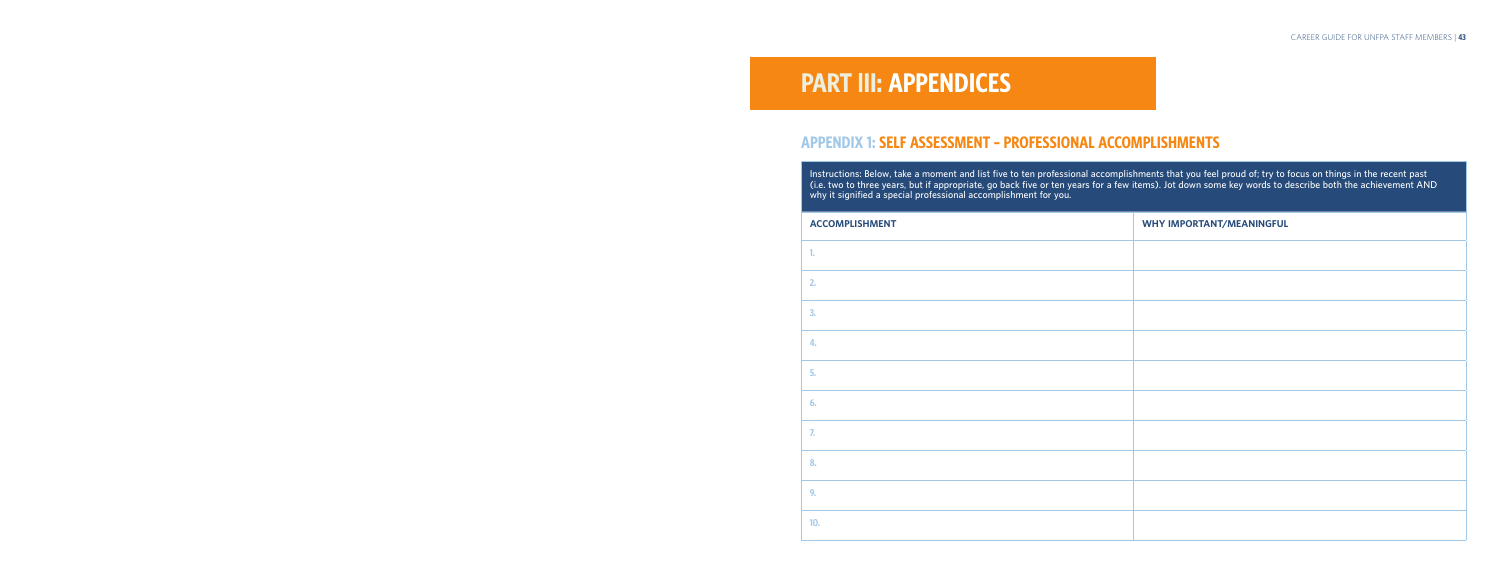#### **Finance & Accounting**

#### • **Actuarial/Rating Analysis**

- 
- • **Capital Budgeting**
	-
	-
	-
- • **Financial System (Atlas, Umoja, Sun Systems)**
	-
	-
- • **General and Cost Accounting**
	-
	-
- • **Inventory Control Analysis**
	-
- • **Knowledge of UN Financial Rules** • **Management Reporting**
	-
- 
- • **Audit**
- • **Budget/Cost Control**
- • **Cash Management**
- • **Credit**
- • **Debt Negotiations**
- 
- • **Financial Data Processing** • **Financial Policy**
- • **Foreign Exchange**
- 
- • **Information Systems**
- **Internal Controls**
- 
- • **Investigation**
- • **IPSAS**
- 
- 
- • **New Business Development**
- • **Oversight**
- • **Planning & Analysis**
- • **RBB/RBM**
- • **Risk Management** • **Strategic Financial Planning**
- 
- • **Treasury**

#### **Human Resources**

#### • **Analytics**

- • **Career Counselling/Development**
- • **Change Management**
- • **Compensation/Benefits**
- • **Competency Frameworks**
- • **Diversity**
- • **Employment Law**
- • **Entitlements/Benefits**
- **ERPs (SAP, Oracle, Cornerstone, Taleo, etc.)**
- • **Generic Job Profiles/Descriptions**
- • **HR (Management Information) Systems**
- • **Insurance**
- • **Job Classification**
- • **Organizational Development**
- • **Outreach/Sourcing**
- • **Pension**
- • **Planning & Administration**
- **Policy & Procedures**
- • **Performance Evaluation and Measurement**
- • **Recruitment/Selection/Placement/Staffing**
- • **Risk/Cost/Benefit Analysis**
- • **Salary Administration**
- • **Staff Member Relations**
- • **Strategic HR Planning & Management**
- • **Succession Planning**
- • **Talent Management**
- • **Training/Staff Development**

#### **Operations**

- • **Administration**
- • **Air Operations**
- **Budget Planning**
- • **Customer Service**
- • **Distribution**
- • **Expense Control**
- • **Information Systems**
- • **Inventory & Production**
- • **Management**
- • **Process (Re-)Engineering**
- • **Procurement**
- • **Production**
- • **Project Direction/Management**
- • **Quality Assurance**
- • **Research and Development**
- • **Supply Chain**
- • **Systems Development**
- • **Total Quality Management (TQM)**

# **APPENDIX 2: SELF ASSESSMENT – SKILLS AND ABILITIES**

The selection below is a summary to guide you in drafting your CV and cover letter. For more details on the UNFPA revised competency framework, visit the **DHR microsite** (Resources):

Revised Competency Framework Short Guide Revised Competency Framework Long Guide

**Administrat** 

#### **Communications/Representation**

**Advising, Advocacy, Editing, Explaining, Influencing, Informing, Interpreting, Languages, Mediating, Motivating, Persuading, Presenting, Promoting, Public speaking, Questioning, Reporting, Representing, Revising, Translating, Writing**

#### **Analytical**

**Accounting, Analysing, Analytics, Appraising, Assessing, Budgeting, Calculating, Classifying, Comparing, Computing, Conceptualizing, Evaluating, Formulating, Investigating, Measuring, Observing, Policy analysis, Researching, Reasoning**

#### **Interpersonal**

**Cultural sensitivity, Diplomacy, Empathy, Emotional Intelligence, Tact, Relating to others, Team player**

#### **Management**

**Advocacy, Best Practice, Collaborating, Deciding, Delegating, Effecting change, Evaluation, Grant management, Implementing Policy, Imitating, Innovating, Leadership Pool, Leading, Managing, Monitoring, Motivating, Operating, Overseeing, Partnerships/Networks, Performance Management, Problem solving, Project management, Quality Assurance, RBM, Recommending, Reporting, Resource Leverage, Resource Mobilization/Fundraising, Supervising, Strategizing,Training, Trouble shooting, UN System(s) Coordination**

#### **Technical**

**Copy-editing, Databases, Desktop publishing, Drawing, Layout/Design, Medical Devices, Proofreading, Quality Control, Spreadsheets, Technical Instruments/Tools, Technical Leadership, Technical Advisory Services**

#### **Organizational**

**Attending to detail, Co-ordinating, Expediting, Keeping records, Planning, Scheduling, Systematizing, Time management**

| <b>Administration &amp; General Support</b>  | <b>Information and Communication Technology</b>      |  |  |
|----------------------------------------------|------------------------------------------------------|--|--|
| <b>Analytical and Evaluative Skills</b>      | <b>Business Systems Planning</b>                     |  |  |
| Archiving                                    | <b>Cisco Applications</b>                            |  |  |
| <b>Capacity Building</b>                     | · Cloud Architecture                                 |  |  |
| Coaching/Counselling                         | <b>Communication Tower/Antennae Installations</b>    |  |  |
| <b>Contract/Other Negotiations</b>           | Database Technology                                  |  |  |
| Communication: Verbal/Written                | <b>Data Centre Operation</b>                         |  |  |
| Conference/Events Planning                   | · Diagnostics                                        |  |  |
| <b>Decision Making</b>                       | <b>Distributed Processing</b>                        |  |  |
| <b>Directing Others</b>                      | · Distributed Systems                                |  |  |
| Drafting: Guidelines, Reports, etc.          | ERP (Enterprise Resource Planning)                   |  |  |
| <b>Enterprise Resource Planning (ERP)</b>    | · Financial Systems                                  |  |  |
| <b>Goal Setting</b>                          | • Hardware/Software Technology                       |  |  |
| <b>Internal Oversight</b>                    | · Help Desk                                          |  |  |
| Knowledge - UN Rules & Procedures            | · Human Resources Systems (SAP, Oracle, Taleo, etc.) |  |  |
| Leadership                                   | · Information Management                             |  |  |
| Mentoring/Coaching/Motivating Others         | · IT Security                                        |  |  |
| <b>Organizational Planning</b>               | · Networking/Servers                                 |  |  |
| Performance Appraisal and Reporting/PAD/ePAS | · Performance Monitoring                             |  |  |
| <b>Problem Solving</b>                       | · Requirements Specification                         |  |  |
| <b>Project Management</b>                    | · System Design & Programming                        |  |  |
| Procurement/Purchasing                       | <b>Systems Development</b>                           |  |  |
| Independent Research & Analysis              | · Voice/Data Communication                           |  |  |
| SIS/GPS (UNFPA work programming tools)       | · HF/VHF/UHF, Microwave & Satellite Requirements     |  |  |
| Scheduling                                   | · VSAT                                               |  |  |
| <b>Strategic Planning</b>                    | · Web Design/Development/Support                     |  |  |
| Supervision                                  |                                                      |  |  |
| Time and Attendance                          |                                                      |  |  |
| <b>Time Management</b>                       |                                                      |  |  |

• **Travel Planning** • **UMOJA d**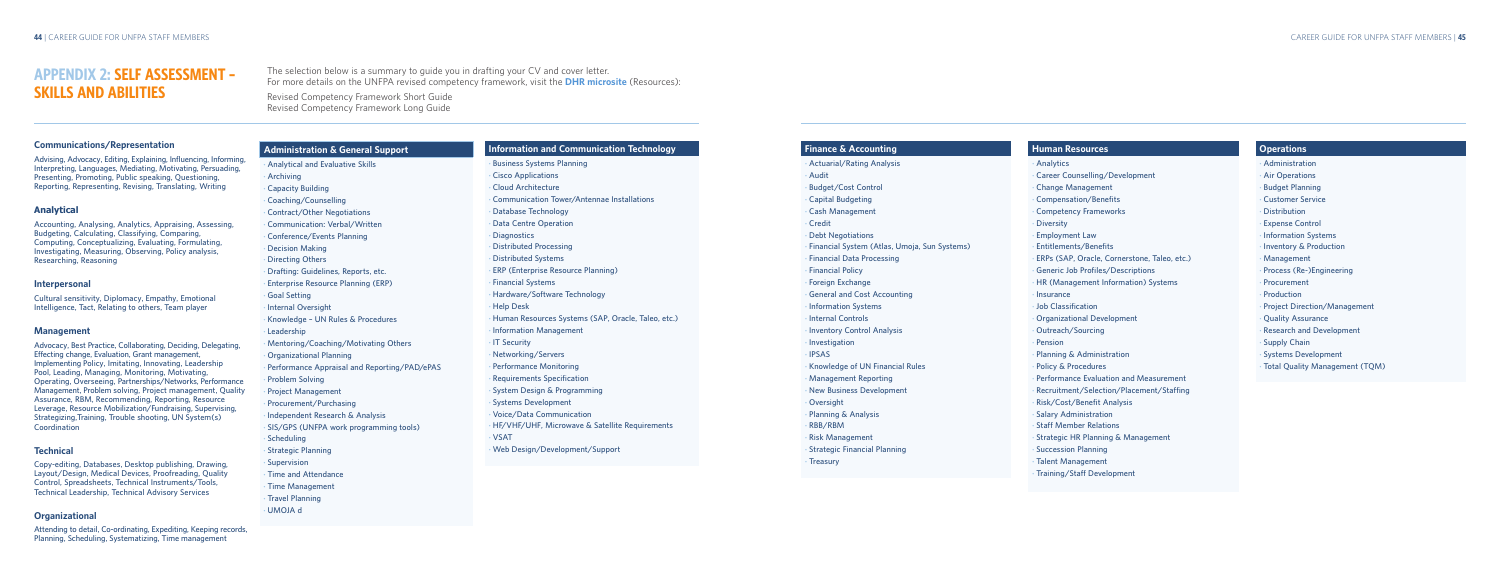- • **Adolescent Girls/Adolescence**
- enatal/Postnatal/Neonatal/Prenatal Care
- d Marriage
- **traception**
- **ntraceptive Devices** mmodity Security
- **cating**
- 
- 
- • **Fistula**
- 
- alth Systems
- • **HIV/AIDS**
- ernal Health
- wifery
- • **Mortality**
- **ds Assessment**
- *<u>Iic Health</u>*
- 
- 

#### **Sexual and Reproductive Health**

- 
- 
- **ily Planning** ale Genital Mutilation/Cutting (FGM/C)
- **der-Based Violence (GBV)** 
	-
	-
	-
- **roductive Health Commodities ial Reintegration**

#### **Substantive/Other**

- • **Analytical/Evaluation**
- • **Best Practice/Lessons Learned**
- • **Bi-lateral/Multi-lateral Negotiations**
- • **Capacity Building**
- • **Civil Affairs**
- • **Civil Society/Law**
- • **Conflict Resolution**
- • **Economic Affairs**
- • **Ethics**
- • **Gender/Gender Mainstreaming**
- • **Facilitation**
- • **Field Experience**
- • **Fundraising/Donor Relations**
- • **Humanitarian Affairs**
- • **Humanitarian/Surge**
- • **Legal Affairs**
- • **Livelihoods**
- • **Mediation/Arbitration**
- • **Monitoring and Evaluation**
- • **Negotiation**
- • **Ombudsman**
- • **Policy**
- • **Political Affairs/Analysis**
- • **Public Administration**
- • **Rule of Law/Justice**
- • **Security**
- • **Sustainable Development Goals (SDGs)**
- • **Surge**
- • **Translation**
- • **UN Cares**
- • **UNCT/One UN/Delivering as One**
- • **Civil Registration**
- • **Data Analysis/Collection**
- • **Demography**
- • **Extreme Poverty**
- • **Household Projection**
- • **ICPD/Programme of Action**
- • **Population and Development**
- • **Population Studies**
- • **Sustainable Development**
- • **Statistics**
- • **Trends Identification**

| Programming                                      | <b>Public Information/Communications</b>    | <b>Regional</b>                                   | Sexu         |
|--------------------------------------------------|---------------------------------------------|---------------------------------------------------|--------------|
| · Advocacy                                       | Audio/Video Production                      | · Africa                                          | · Adol       |
| <b>Capacity Building</b>                         | <b>Branding</b>                             | APRO (Asia and the Pacific)                       | · Ante       |
| <b>Coordination of Key Networks</b>              | <b>Broadcasting</b>                         | Asia/East Asia/South Asia/Southeast Asia          | · Chilc      |
| Collaboration/Partnernship                       | <b>Communication Strategies</b>             | Arab States (ASRO)                                | • Cont       |
| Communication                                    | <b>Community Outreach</b>                   | Eastern Europe/Central Asia (EECARO)              | · Cont       |
| <b>Conceptual Innovation</b>                     | Editing                                     | <b>Baltics</b>                                    | · Com        |
| <b>Delivering Results Based Programmes</b>       | · Film                                      | <b>Balkans</b>                                    | Educ         |
| <b>Emergency Preparedness</b>                    | Information/Communications Products         | Caribbean                                         | Fami         |
| <b>Environmental Scanning</b>                    | · Journalism                                | <b>ESARO (Eastern and Southern Africa Region)</b> | Fema         |
| Facilitation                                     | Knowledge Management                        | Europe                                            | ∙ Fistu      |
| GPS (Global Programming System)                  | Liaison work                                | Central America/Latin America                     | • Gend       |
| Knowledge Management                             | Library/Archives                            | LACRO (Latin America and the Caribbean)           | · Heal       |
| Monitoring and Evaluation (M&E)/Oversight        | · Media Relations                           | · Mediterranean                                   | $\cdot$ HIV/ |
| Programme Leadership/Coordination/Representation | · Multi-media                               | · Middle East                                     | · Mate       |
| Programme Management and Support                 | News Gathering/Reporting                    | • North America                                   | · Midv       |
| <b>Programming Support</b>                       | Portals                                     | • The Pacific                                     | · Mort       |
| <b>Strategic Information System (SIS)</b>        | <b>Press Release</b>                        | · Sub-Saharan Africa                              | • Need       |
|                                                  | Print/Electronic/Voice/Visual/Digital Media | <b>WCARO (Western and Central Afria Region)</b>   | Publi        |
|                                                  | <b>Public Information</b>                   |                                                   | Repr         |
| <b>Population Dynamics</b>                       | <b>Public Relations</b>                     |                                                   | · Socia      |
| Adolescence/Adolescents/Youth/Girls              | Publications/e-Publications                 |                                                   |              |
| <b>Aging Population</b>                          | Radio                                       |                                                   |              |
| Census                                           | <b>Social Media/Traditional Media/Web</b>   |                                                   |              |

- • **Spokesperson**
- • **TV**
- • **Video**
- 
- • **Speech-writing**
- 
- 
- 
- • **Web Design/Development/Support**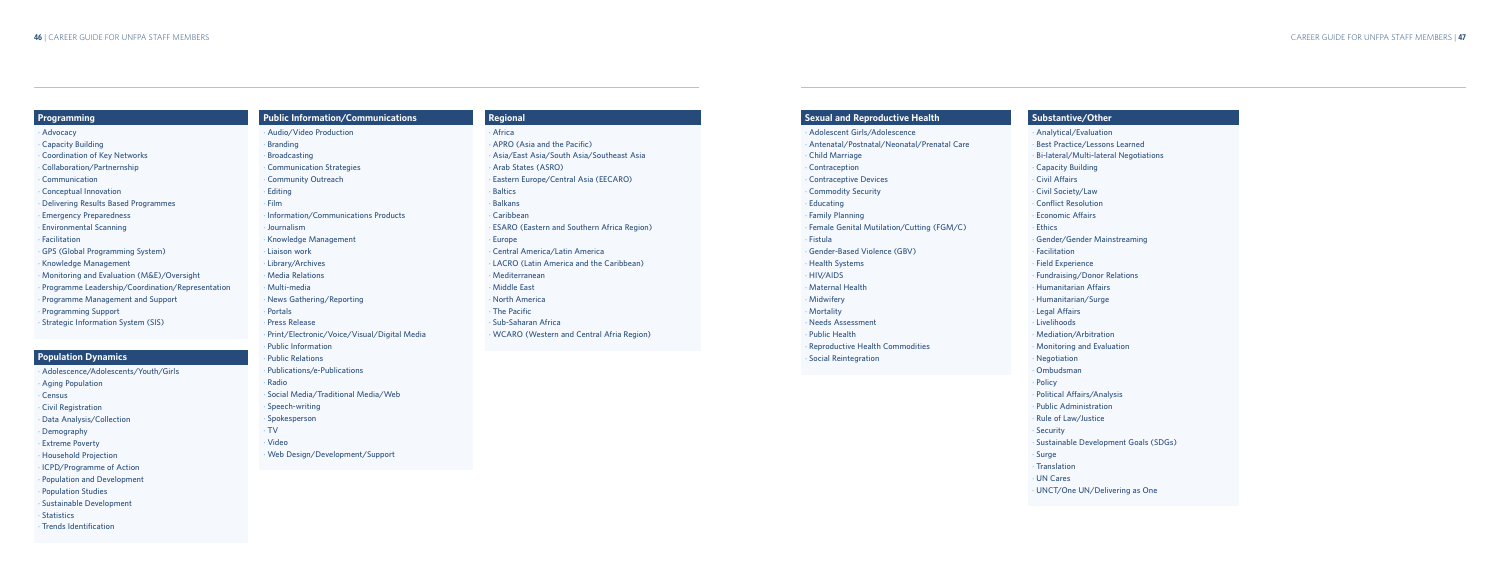# **APPENDIX 4: SELF ASSESSMENT – WORK VALUES**

**INSTRUCTIONS: Write a list of ten work values that will influence your choice of a career: five that are essential, and five that are desired. Can't think of ten? Refer to the list of values below: ESSENTIAL DESIRED**

| ESSEN I IAL | <b>DESIRED</b> |
|-------------|----------------|
| н.          |                |
|             |                |
|             |                |
|             | 4.             |
|             | D.             |

**Cooperation Control/Freedom Corporate culture Creativity Client contact Cutting edge Diversity Efficiency Ethics Excitement Fast pace Financial independence**

### **WORK VALUES**  $\mathbf{a}^{(1)}\mathbf{a}^{(2)}\mathbf{a}^{(3)}\mathbf{a}^{(4)}\mathbf{a}^{(5)}\mathbf{a}^{(6)}\mathbf{a}^{(6)}\mathbf{a}^{(6)}\mathbf{a}^{(6)}\mathbf{a}^{(6)}\mathbf{a}^{(6)}\mathbf{a}^{(6)}\mathbf{a}^{(6)}\mathbf{a}^{(6)}\mathbf{a}^{(6)}\mathbf{a}^{(6)}\mathbf{a}^{(6)}\mathbf{a}^{(6)}\mathbf{a}^{(6)}\mathbf{a}^{(6)}\mathbf{a}^{(6)}\mathbf{a}^{(6)}$

| lts              |  |
|------------------|--|
|                  |  |
| pert"            |  |
| ements<br>se of) |  |
| V                |  |
|                  |  |

**Flexibility Friendship with co-workers Gain intellectual status Gain knowledge Help society Help others Hold power and authority Ideologically sound Impressive (to others) Inclusiveness**

**Independence Influence people Innovation Intellectual stimulation Integrity Make decisions Management style (hands-on vs. hands-off) Mission/meaning Moral fulfilment**

**Non-/hierarchical environment Opportunity for growth Opportunity for learning and development Physical challenge Precision work Predictability Progressive environment Purpose (sense of)**

**Quality Management Recognition for work Responsibility Reputation Self-power (control over decisions and situations) Service Social responsibility Stability Strategy**

**Stress levels (manageable) Team spirit Trust Vision Volunteerism Work under pressure Stability Working outdoors Work-life balance**

### **TRAITS AND WORKING STYLE WORKSHEET**

**Instructions: Write a list of ten traits that describe you, five for the way you perceive yourself, and five for the way you think others perceive you:**

| <b>SELF</b> | <b>OTHERS</b> |
|-------------|---------------|
| 1.          | 1.            |
| 2.          | 2.            |
| 3.          | 3.            |
| 4.          | 4.            |
| 5.          | 5.            |

# **APPENDIX 3: SELF ASSESSMENT – WORKING STYLE AND PERSONAL ATTRIBUTES**

|                      |                  |                 |                  |               |                      |               | .                      |
|----------------------|------------------|-----------------|------------------|---------------|----------------------|---------------|------------------------|
| accurate             | charismatic      | dedicated       | enthusiastic     | honest        | motivated            | practical     | Achieving resul        |
| achievement-oriented | competent        | deliberate      | exhaustive       | humorous      | objective            | professional  | Adventure              |
| adaptable            | conscientious    | dependable      | experienced      | imaginative   | observant            | progressive   | Advocacy               |
| alert                | conservative     | detail-oriented | expressive       | independent   | outgoing/extraverted | protective    | Aesthetics             |
| ambitious            | cool-headed      | diligent        | firm             | industrious   | organized            | punctual      | Autonomy               |
| analytical           | consistent       | diplomatic      | flexible         | innovative    | open-minded          | quick         | Become an "exp         |
| appreciative         | contagious in my | discreet        | forward thinking | introspective | patient              | quick learner | Benefits/entitle       |
| assertive            | enthusiasm       | dynamic         | friendly         | inventive     | perceptive           | rational      | <b>Belonging (sens</b> |
| athletic             | co-operative     | economical      | qoal-directed    | knowledgeable | persistent           | prudent       | Challenge              |
| calm                 | courageous       | effective       | good humoured    | logical       | pioneering           | resilient     | Change/variety         |
| capable              | creative         | efficient       | good judgement   | loval         | poised               | strategic     | Collegiality           |
| cautious             | decisive         | energetic       | hard working     | methodical    | positive (attitude)  | thorough      | Competition            |
|                      |                  |                 |                  |               |                      |               |                        |

Personality traits are often considered innate or socialized very early in life, while skills are learned. Personality traits and skills, however, are strongly connected. Often it is your innate characteristics that facilitate the development of a skill.

As you consider the various skills you currently have and are trying to develop, it is important to think about doing something well. It also is important to articulate this link to employers in cover letters and interviews.

You also may ask a family member and/or friend to create a list describing you according to the directions in this exercise. Are your lists similar? Where do they differ? Why might that be? You may find the following exercise helpful as part of your skills analysis.

Having troubles? Please refer to the list below: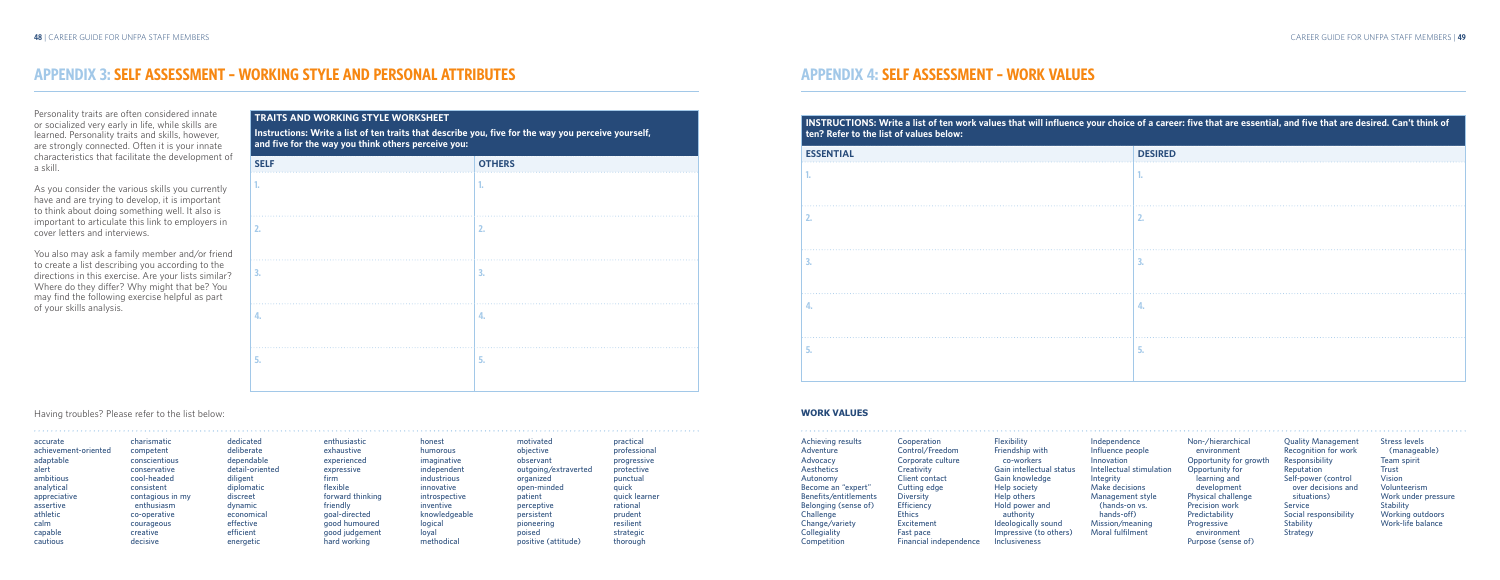#### **Research Assistant, Gender Studies, Linköping University, Linköping, Sweden, 11.2009 – 4.2011**

- Research Assistant to Professor Dalberg, Gender Studies.
- Conducted literature reviews, collected and analyzed data, prepared materials for submission to grating agencies and foundations, prepared materials for UW Human Subjects Committee review, and maintained accurate records of interviews, safeguarded the confidentiality of subjects, as necessary.
- Supervised undergraduate students working on the research project (maintained records on assignment completion, acted as liaison/mediator between the undergraduate students and the faculty researcher).

- Created and implemented fundraising activities with 70 member organisations across 30 countries in Europe to execute individual business plan to exceed revenue goals.
- Developed relationships with NGOs and NGO networks; established and maintained contacts with UNHCR, government officials and intergovernmental partners at a high level.
- Assisted in identifying, recruiting, training and managing temporary coordinators and volunteers.
- Represented the organisation at international conferences and high-level meetings, including relevant UN Agencies, the European Commission, and Members of the European Parliament.

#### **Fundraising Coordinator, European Council on Refugees and Exiles (ECRE), Brussels, Belgium, 7.2007 – 7.2009**

#### **President, Charity and Volunteer Club, University of Copenhagen, Copenhagen, Denmark, 9.2005 – 5.2007**

- Directed and supervised six club board members.
- Planned and implemented various charity events and volunteer opportunities through collaboration with NGOs in Copenhagen: UNICEF, WFP, GEF, OECD, and other UN agencies.
- Represented the Club in student council and school club board meetings.

#### **EDUCATION**

- Executive Education Program, John, F. Kennedy School of Government, Harvard University, 8.2014. Distance learning course, Using Evidence to Improve Policy and Programs
- MSSc in Gender Studies: Intersectionality and Change, 8.2009 4.2011. Linköping University, Linköping, Sweden
- BA in International Studies, University of Copenhagen, Denmark, 5.2007
- Regional Coordinator for UN Cares (United Nations system-wide workplace programme on HIV) for Latin America and the Caribbean Regional Office (LACRO).
- Supported 22 countries in LACRO UN Cares programmes technical guidance, capacity development, knowledge management, strategic partnerships development, programme management, and programme monitor and evaluation.
- Encouraged UN Country Teams, through UN Cares Country Focal Points and teams, to develop interventions for UN staff and families to increase awareness on gender issues, human rights, stigma and discrimination relating to HIV and key populations at higher risk of HIV infection.
- Coordinated UN Cares global initiatives, communication campaigns, reporting, publications and editing of a global e-newsletter, capturing of country stories and good practices in programme implementation from LACRO region and beyond.

#### **SKILLS**

- Language: Danish (native), English (full professional proficiency), Spanish (minimum professional proficiency), Swedish (limited working proficiency)
- IT: Google Apps, Microsoft Office (Word, Excel, PowerPoint, Outlook, Access, Web Publishing), MATLAB

# **APPENDIX 5: SAMPLE CURRICULUM VITAE I**

#### **Vasanthi Fonseka 1234 West 12 Street, Apt. 34, New York, NY, 10067, USA Office:123-456-789 ext. 4213 | Cell: 646-339-0123 v.fonseka@gmail.com | fonseka@unfpa.org**

- Assisted with the formulation, implementation and monitoring of the Annual UN Country Team Work Plan in consultation with the UN Country Team.
- Supported the Head of the Resident Coordinator Office (RCO) in budget management, resource mobilization, and interpretation of UNDG/DOCO policies for RCs.
- • Managed and scheduled the agenda of the RC (with the Executive Assistant), prepared background briefs for RC meetings, prepared drafts of RC correspondence and manage all incoming correspondence and reroute as necessary.
- Assisted in the drafting of Annual Reports for the Resident Coordinator to provide an overview over joint operational activities for development.
- Liaise with the Development Group Office and keep the Resident Coordinator and UNCT informed of new initiatives (Delivery as One, UN Reform etc.) and directions in the UN system.

#### **PROFESSIONAL HISTORY**

**Technical Analyst, Gender & Human Rights, Technical Division, UNFPA, New York, USA, 11.2014 – present**

- Provide technical and programmatic assistance on gender and human rights and its linkages with reproductive health, poverty eradication and sustainable development.
- Work on gender & human rights globally, focusing on countries in the Asia and the Pacific region in mainstreaming gender-responsive, rights-based and culturally-sensitive approaches so APRO region is updated on the Fund's policy and programme guidelines.
- Technical support for piloting and rolling out policies and programmes to prevent gender-based violence in APRO region.
- Responsible for knowledge management and sharing across divisions and regions.

#### **UN Cares Regional Programme Coordinator, UNFPA, Panama City, Panama, 9.2013 – 9.2014**

#### **Special Assistant to the Resident Coordinator Programme (SARC), JPO (Denmark), UNDP, Kathmandu, Nepal, 6.2011 – 6.2013**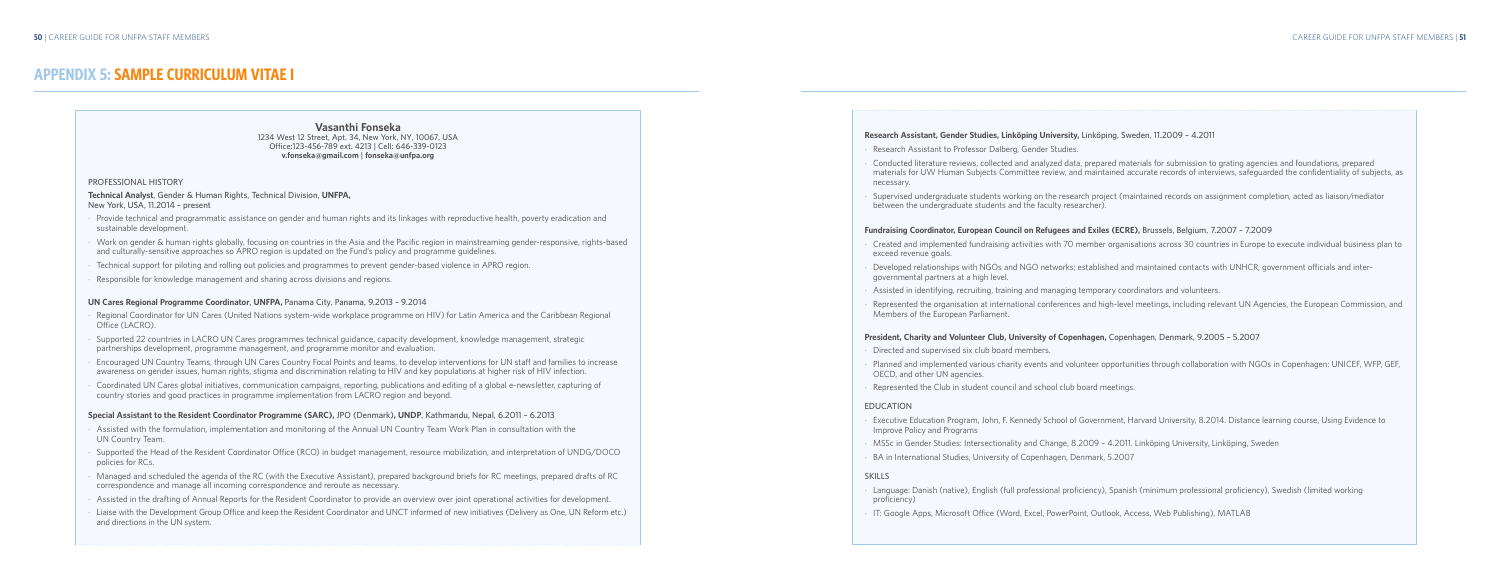# **APPENDIX 7: ACTION VERBS**

accelerated accompanied accomplished achieved acquired adapted added adjusted administered adopted advised advocated aired affected allocated amended analyzed answered appraised approved arbitrated arranged articulated assembled assessed assisted audited augmented attended authorized balanced bargained broadened budgeted built calculated carried out catalogued centralized

| challenged       | demonstr   |
|------------------|------------|
| changed          | described  |
| channelled       | designate  |
| chose [choose]   | designed   |
| circulated       | determine  |
| clarified        | developed  |
| classified (re-) | devised    |
| collaborated     | devoted    |
| collected        | diagnosed  |
| combined         | directed   |
| commissioned     | discounte  |
| compared         | discovere  |
| compiled         | distribute |
| completed        | document   |
| composed         | doubled    |
| conceived        | drafted    |
| concluded        | earned     |
| condensed        | eased      |
| conducted        | edited     |
| consolidated     | eliminate  |
| constructed      | employed   |
| consulted        | enabled    |
| contrasted       | encourag   |
| contributed      | endorsed   |
| controlled       | enforced   |
| convened         | engineere  |
| converted        | enhanced   |
| conveyed         | enlarged   |
| convinced        | enriched   |
| coordinated      | ensured    |
| corresponded     | establishe |
| counselled       | estimated  |
| created          | evaluated  |
| cultivated       | examined   |
| cut              | exceeded   |
| decided          | executed   |
| decreased        | expanded   |
| defined          | expedited  |
| delegated        | explained  |
|                  |            |

strated described ted ned ed ed ted red ted nted ted  $ed$ ged red ed hed ed  $ed$  $dd$ exceeded he  $h \in$ 

extended facilitated fashioned financed forecasted formed formulated found [find] founded framed fulfilled gained gathered gauged gave [give] generated governed granted auided handled headed identified implemented improved improvised increased influenced informed initiated innovated inspected inspired installed instituted instructed interpreted insured interviewed introduced

invented invested investigated involved issued joined judged launched led [lead] lobbied located logged maintained managed mapped marketed maximized measured moderated modified monitored motivated multiplied narrated negotiated nurtured observed obtained opened operated orchestrated ordered organized originated overhauled oversaw [oversee] participated partnered (with)

**Backup:** Keep a PDF version of your application on your laptop, tablet, etc. (for emergencies). It's also advisable to store a copy of your most recent CV and P-11 in your personal email files.

**Formatting:** Many online applications are challenging to format. Double check your layout and punctuation after transferring from Word. As a rule, avoid formatting features when drafting in Word, Google Docs or other software. Simple, tight paragraphs are required in all cases.

**Qualifications/Certifications:** Include this

performed persuaded pioneered planned polled prepared presented printed probed processed procured produced profiled programmed projected promoted proposed proved provided publicized published purchased qualified quantified raised rated recommended reconciled recruited revised redesigned reduced renovated reorganized reported researched reviewed scheduled secured

selected sent served serviced set up shaped shortened showed simplified sold [sell] solved spearheaded stabilized staffed staged standardized started steered stimulated streamlined strengthened stressed stretched structured studied submitted substantiated succeeded suggested summarized superseded supervised supplemented supplied supported surpassed surveyed synthesized systematized

**Spelling:** Proofread more than once, as there is no spell check tool in most online applications. It is thus a good idea to draft in Word or Google Docs, check your spelling there and only then copy and paste into the online form or system.

tabulated tailored targeted taught tested tightened traced tracked traded trained transferred transformed translated travelled trimmed tripled utilized updated uncovered undertook unified unravelled used vacated validated verified weighted widened withdrew witnessed won [win] worked (with) wrote [write]

**Transmission of the PHP:** If you want to send your e-recruit profile (or other online work history) as an attachment, select "Print" and then "Save As" a PDF. It is advisable always to keep a copy accessible in an email folder and/or a personal computer, smart phone, etc. (along with your cover letter) so that you have it handy around the clock and around the globe.

**Acronyms:** Be sure to spell out acronyms and abbreviations that are not universally recognized. UNICEF or UNFPA would be okay, but **others may be less clear.**

**Address:** Include complete – and current – mailing information: apartment numbers, postal codes, etc. and email addresses.

**Awards, Honours or Recognition:** Add to **Achievements** when incurred on the job. Name the awards, issuing organizations and dates, e.g.

- ● **UN 21 Award, Team Productivity, UN Mine Action Coordination Centre (UNMEE), 2013.**
- ● **Recipient, Elie Wiesel Ethics Award for "Meritorious service in the face of grave personal danger in East Timor," 2000.**

**Empty Box?** Use "**NA**" or "–." Avoid leaving boxes blank. Also, double check to make sure what you typed was actually entered.

# **APPENDIX 6: TIPS FOR WRITTEN APPLICATIONS (UN SYSTEM)**

information either in Formal Training/Education or Description of Duties, e.g. MP5 weapons, IATA certification, CPR, Advanced First Aid Instructor, Staff Outreach Support (SOS) Trainer. Note the expiry date, if relevant.

**Relations:** Full disclosure of any family member is required.

**Reason for Leaving:** Keep it **short** and keep it **positive**, e.g. "end of project," "temporary assignment," "degree programme," "family obligations." "NA" if you still hold the job. Do not spell out your new assignment, e.g. "Transferred to Division X", as that can data already is on the form.

**Saving your Work:** SAVE EARLY AND SAVE OFTEN to avoid the risk of losing your work. It is recommended that you draft, edit and spell check in Word or Google Docs, and then copy and paste the final text into the application.

**Similar Jobs? Short Assignments?** If you had different contracts, but did a similar job over or took on additional work for a short period, do not create separate entries. Reflect this in a blended entry.

**Supervisors:** Add the email address, if possible, if the position was held within the past five years or so.

**Training:** Multiple courses? Batch them by subject area or where you took them.

**Verb Tense/Parallel structure:** Avoid mixing verb tenses (scheduling, attendance, liaised). Use simple, present for current assignment (schedule, attend, liaise), simple past (scheduled, attended, liaised) for previous assignments.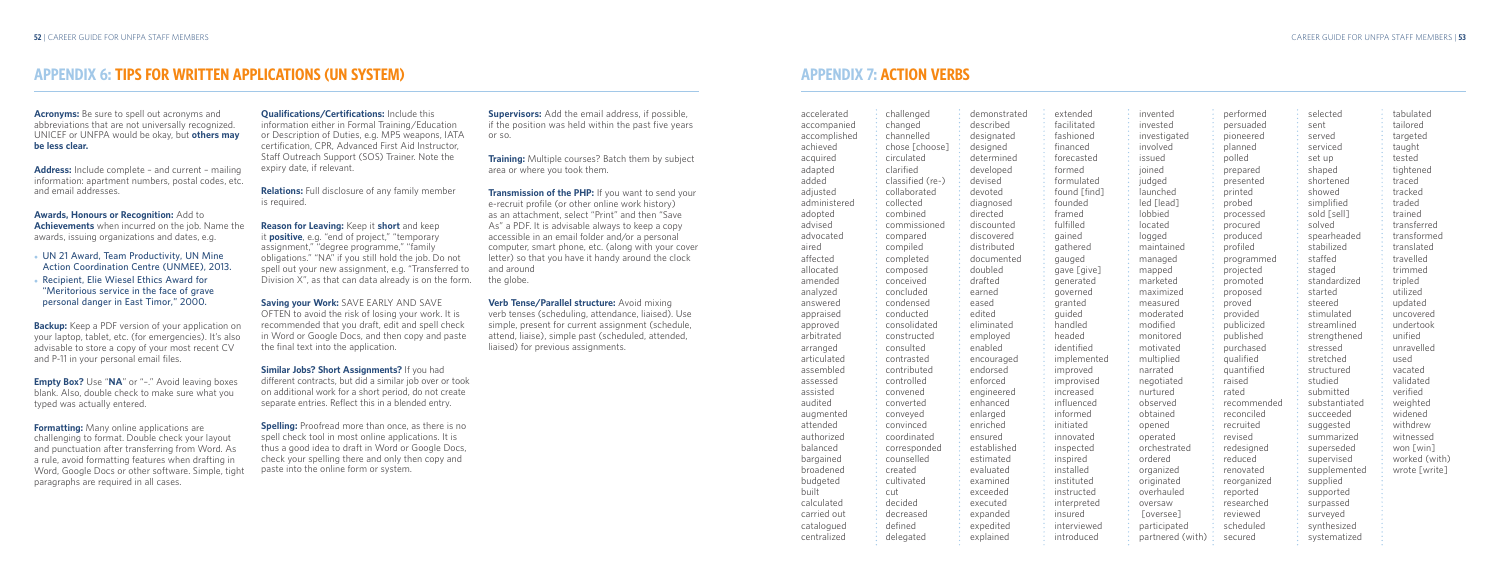- **1. What are some of the objectives you would like to see accomplished in this job? Which is most pressing?**
- **2. What would you like to have done in the next three months?**
- **3. What are some of the long-term objectives you would like to see completed?**
- **4. What would you like done differently by the next person who fills this position?**
- **5. What are some of the more difficult challenges one would have to face in this position?**
- **6. In what ways has this organization been most successful over the years?**
- **7. What significant changes do you foresee in the near future?**
- **8. What accounts for success within the organization/work unit?**
- **9. Whom does this position report to? Will I have the opportunity to meet with him/her?**
- **10. Whom will I supervise?**
- **11. Could you please describe the work environment?**
- **12. What do you like best/least about working for the work unit/organization?**

These questions are presented only as interviewing guidelines. They are meant to help you prepare for the interview. Some questions may or may not be appropriate for your interviewing situation.

### **OTHER QUESTIONS YOU MIGHT HAVE**

The key is to relax, go with the flow and do your best. Before you know it, you will be in your next job.

# **APPENDIX 8: QUESTIONS TO ASK THE INTERVIEWER**